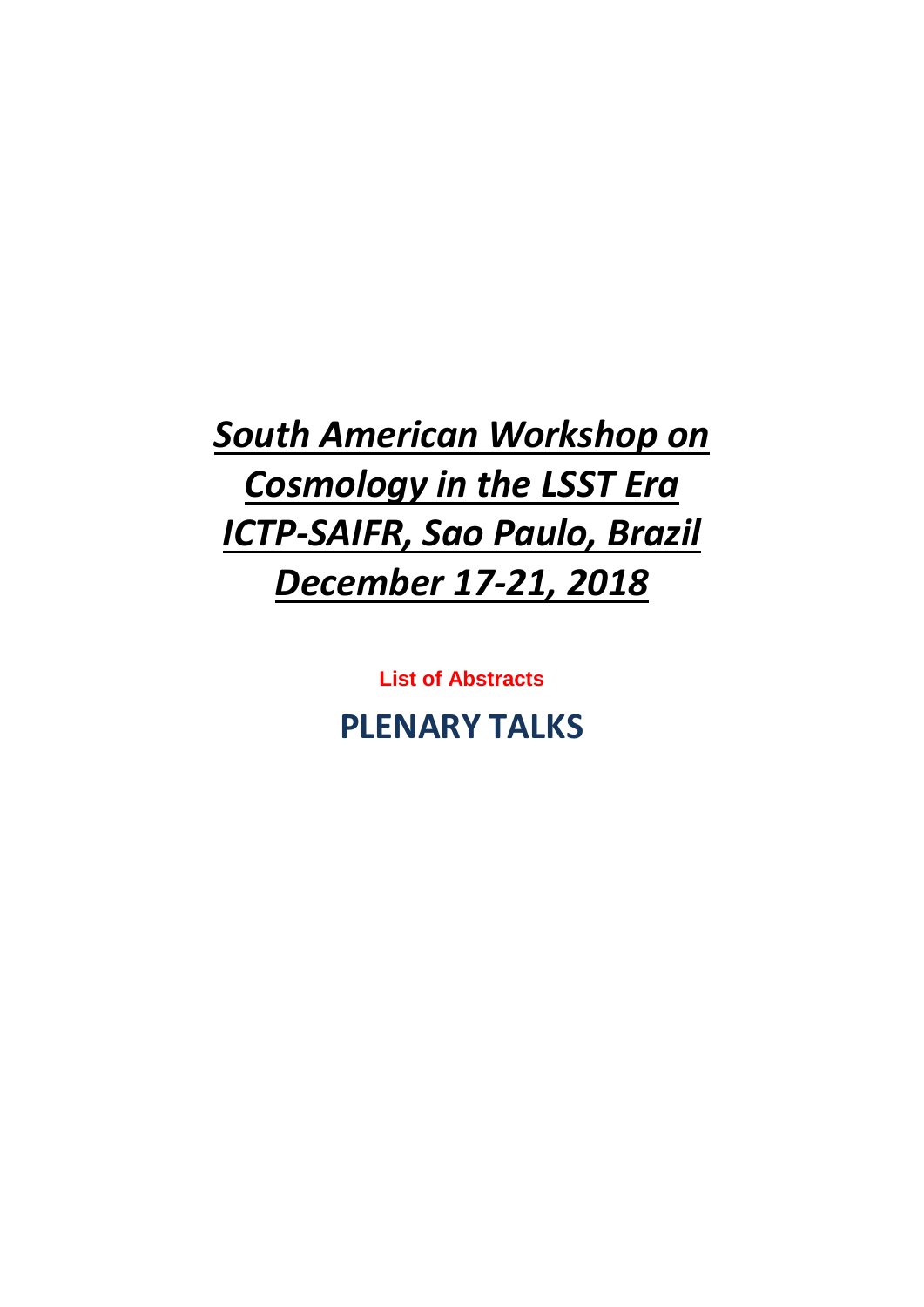## Strong lensing by substructures in galaxy clusters

David Alonso

(School of Physics and Astronomy, Cardiff University)

Wide-area imaging surveys such as LSST have a huge potential to massively improve our understanding of the nature of the late-time accelerated expansion. They will however face important challenges in terms of data analysis, in the form of optimal estimation of summary statistics, accurate description of the LSS likelihood, systematics modelling and marginalization and theoretical uncertainties. In this talk I will describe some of the new tools and methods (some developed collaboratively within LSST) that are being designed to rise up to the occasion.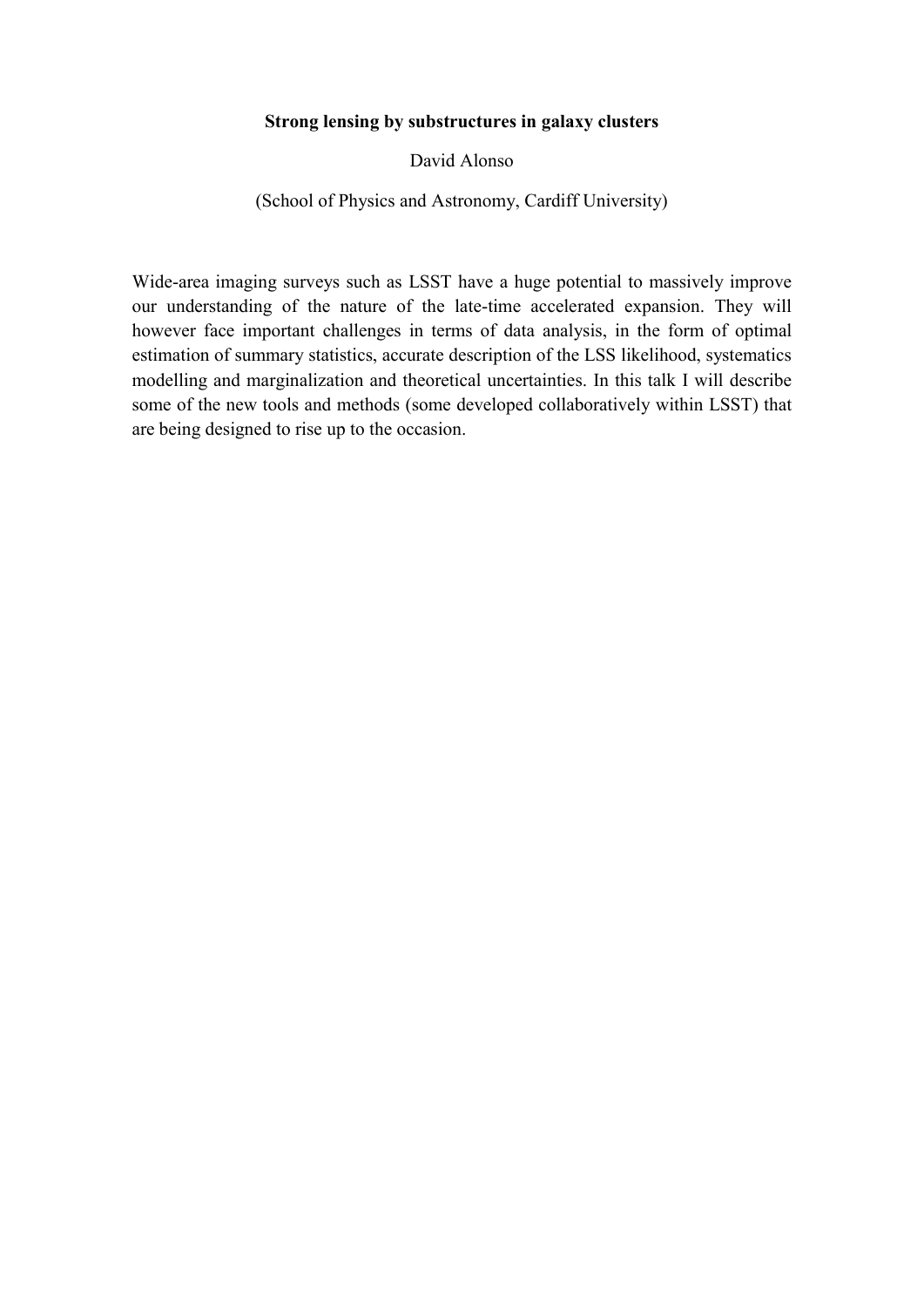## The Gravitational Landscape for the LSST Era

Tessa Baker

(University of Oxford)

I'll talk about how we plan to use LSST to test of the landscape of extended gravity theories. I'll outline the gravity models that have been selected as our top priorities, and explain why parameterised methods are the smart way to probe these. I'll discuss some exciting recent theoretical developments — many of them sparked by the gravitational wave detections of the past few years — that offer new insights on the remaining space of gravity theories.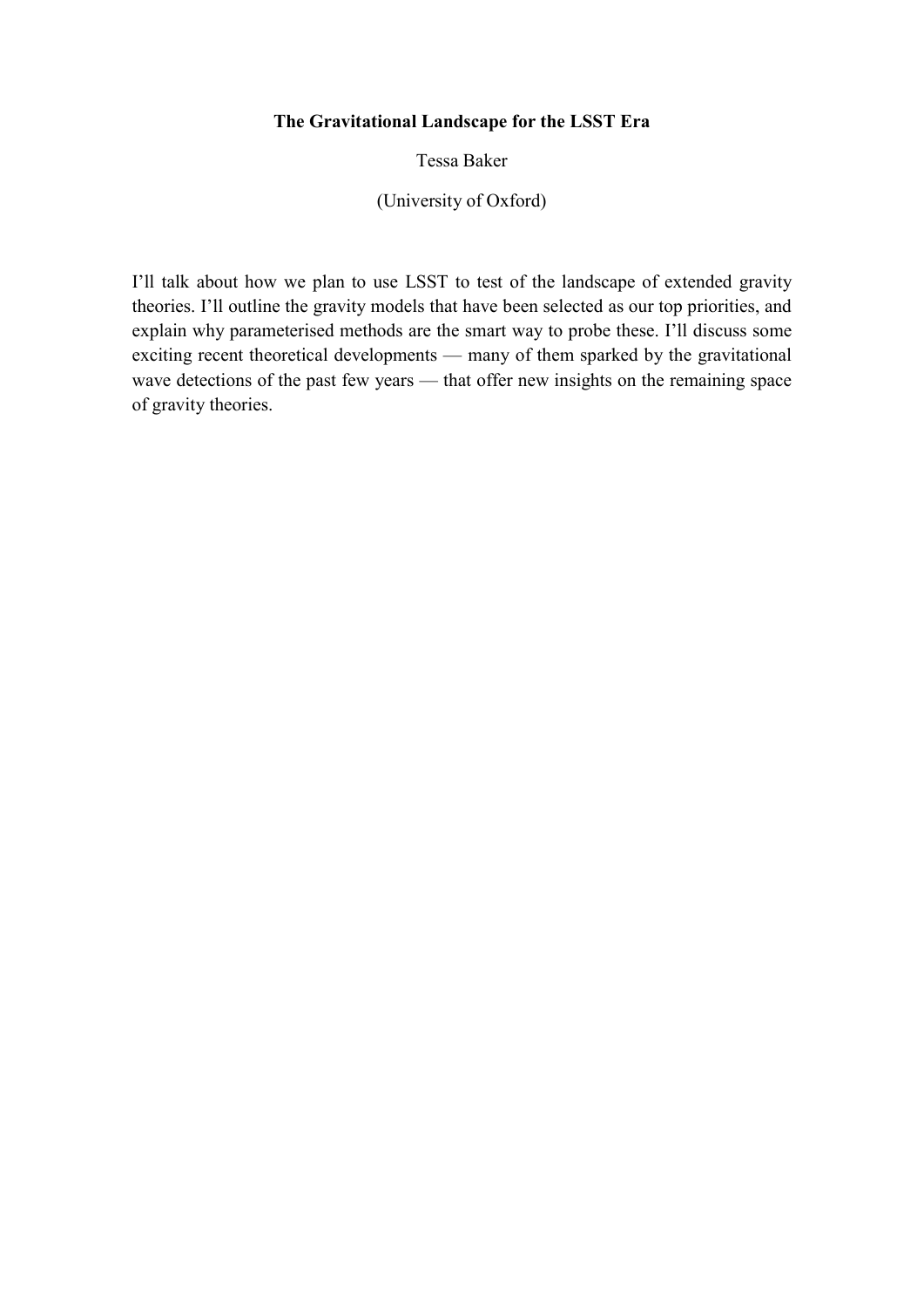## First Cosmology Results Using Tupe IA Supernova from the Dark Energy Survey

Dillon Brout

(University of Pennsylvania)

We present cosmological parameter constraints from 251 spectroscopically confirmed Type Ia Supernovae (0.02  $\leq \$  z  $\leq \$  0.85) discovered during the first 3 years of the Dark Energy Survey Supernova Program. Type Ia supernovae, used as standardizable candles, probe the acceleration of the universe and are sensitive to the equation of state parameter for dark energy. Our results, uncertainty budget, and nuisance parameters describing the standardization of Type Ia SNe are discussed within the context of the LSST SN Science and Cosmology program.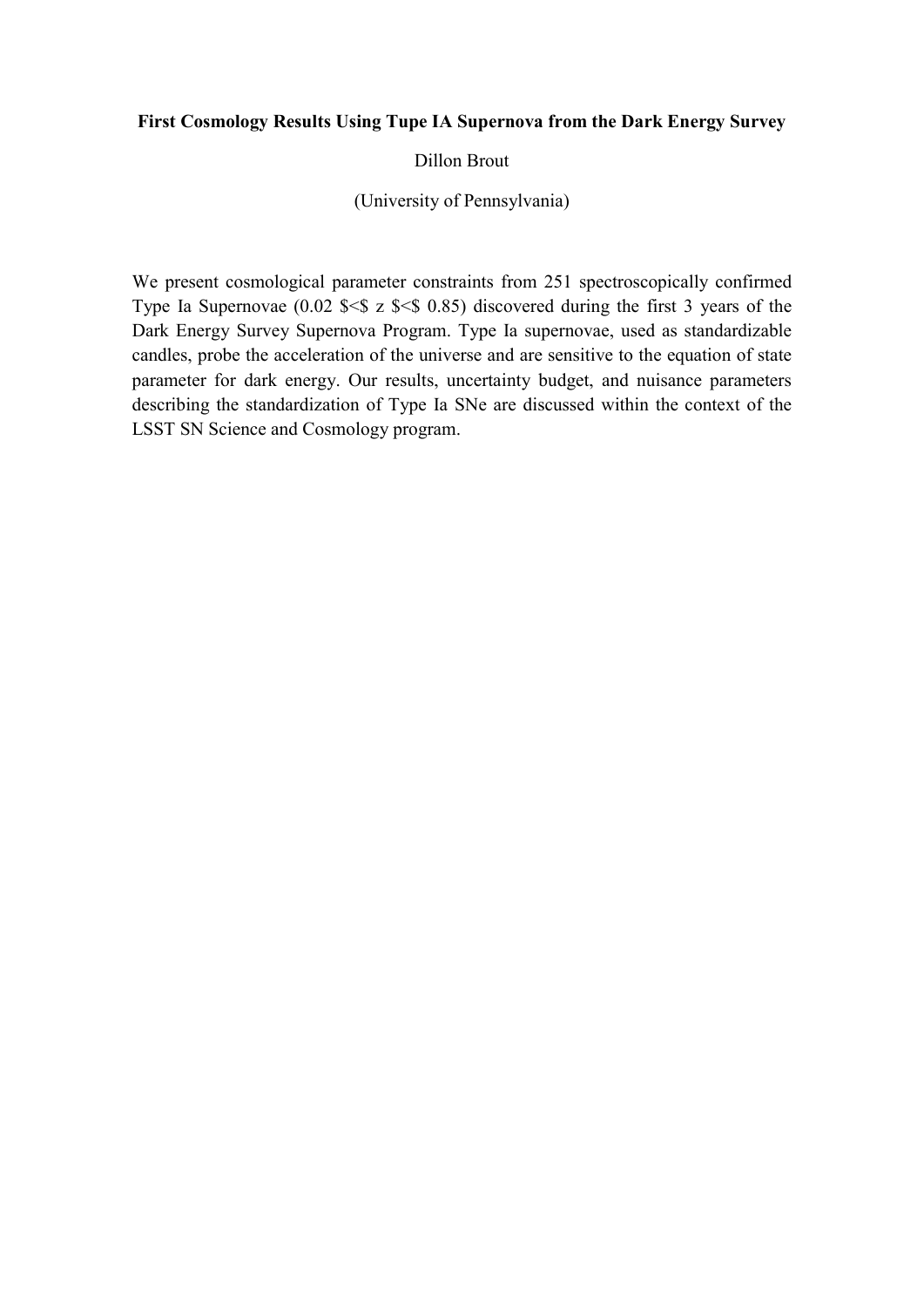#### A Unified Analysis of Four Cosmic Shear Surveys

Chihway Chang

### (University of Chicago)

In the past few years, several independent collaborations have presented cosmological constraints from tomographic cosmic shear analyses. These analyses differ in many aspects: the datasets, the shear and photometric redshift estimation algorithms, the theory model assumptions, and the inference pipelines. To assess the robustness of the existing cosmic shear results, we present in this paper a unified analysis of four of the recent cosmic shear surveys: the Deep Lens Survey (DLS), the Canada-France-Hawaii Telescope Lensing Survey (CFHTLenS), the Science Verification data from the Dark Energy Survey (DES-SV), and the 450 deg2 release of the Kilo-Degree Survey (KiDS-450). By using a unified pipeline, we show how the cosmological constraints are sensitive to the various details of the pipeline. We identify several analysis choices that can shift the cosmological constraints by a significant fraction of the uncertainties.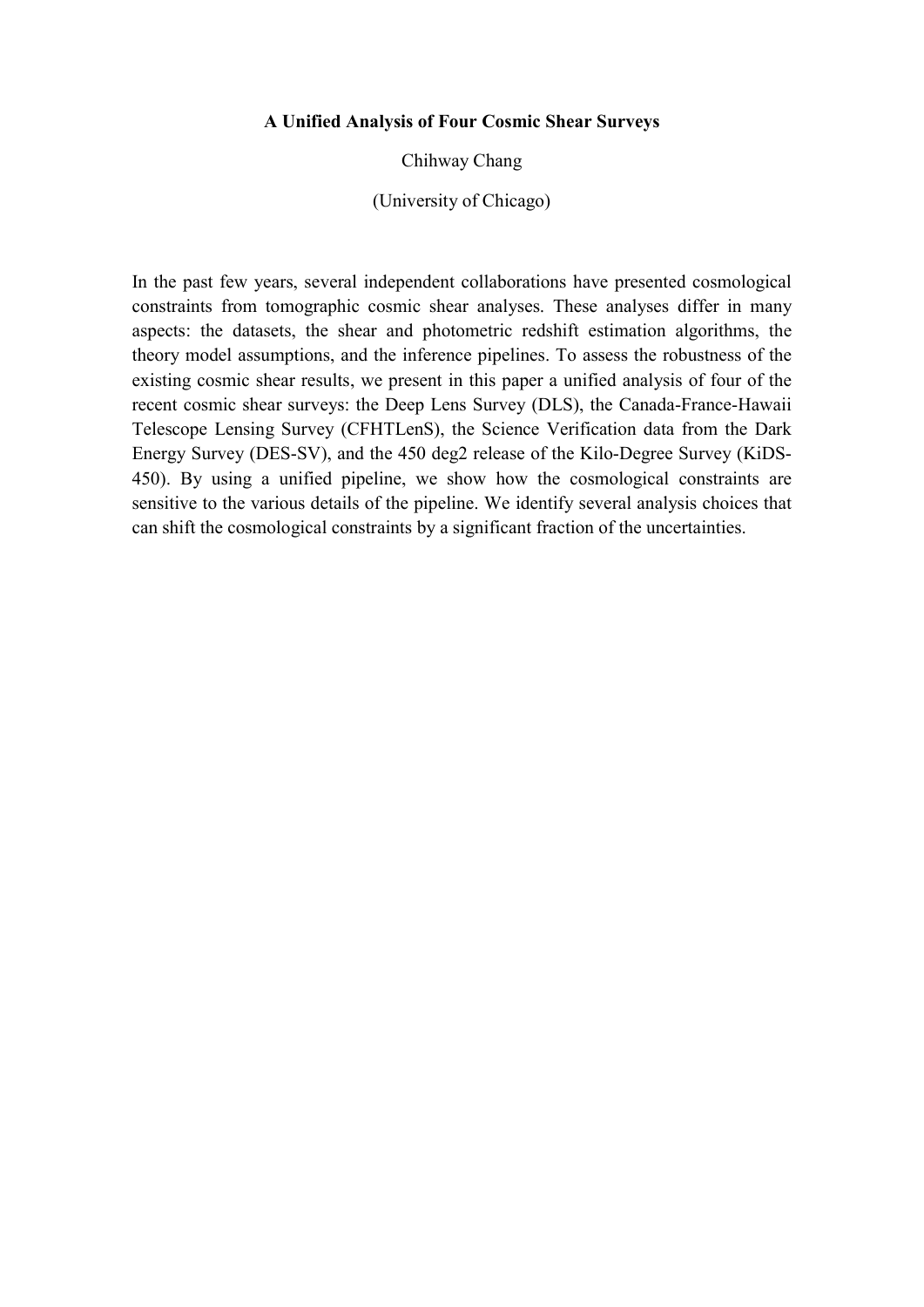## Deciphering the Dark Side of Structure Formation with Cosmological Data: Current Status and Future Prospects

Cora Dvorkin

(Harvard University)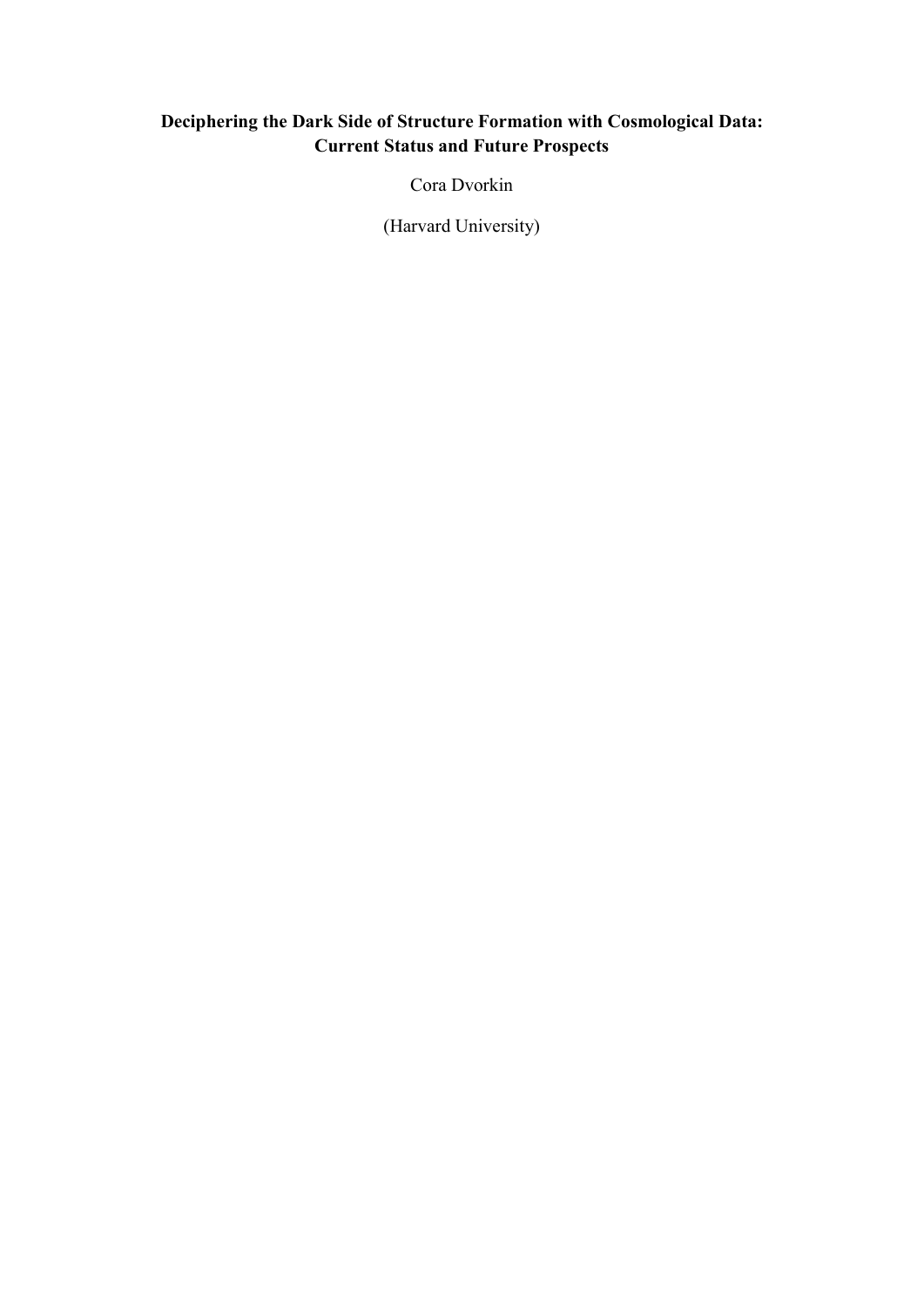#### Challenges for Galaxy Morphological Classification from Large Surveys

### Katrin Heitmann

(Argonne National Laboratory)

Next-generation cosmological observatories will open new routes to understand the true nature of the ``Dark Universe''. These observations will pose tremendous challenges on many fronts -- from the sheer size of the data that will be collected to its modeling and interpretation. The interpretation of the data requires sophisticated simulations on the world's largest supercomputers. The cost of these simulations, the uncertainties in our modeling abilities, and the fact that we have only one Universe that we can observe opposed to carrying out controlled experiments, all come together to create a major test for our future data analysis capabilities. In this talk I will discuss an ambitious end-toend simulation project that attempts to provide a faithful view of the Universe as seen through the Large Synoptic Survey Telescope (LSST). This simulation project is the foundation for the second data challenge (DC2) carried out by the LSST Dark Energy Science Collaboration (LSST DESC). I will briefly describe how these complex, largescale simulations will be used in order to prepare the collaboration for the arrival of LSST data.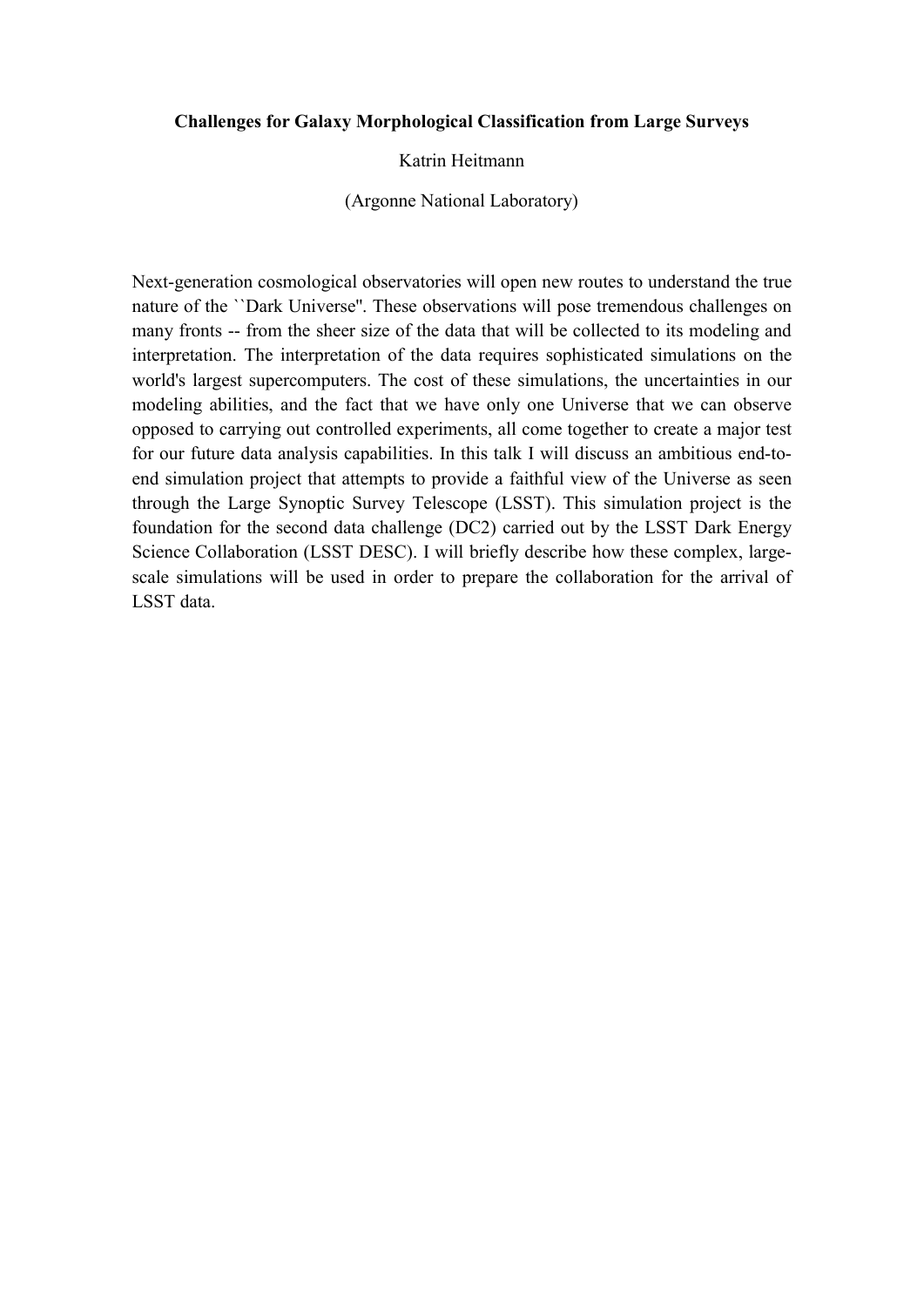## Joint Probes Cosmology in the Systematics-Limited Regime

Elisabeth Krause

(University of Arizona - Steward Observatory)

This talk will outline the cosmology analysis of the first year of the Dark Energy Survey (DES Y1), which combines galaxy clustering, galaxy-galaxy lensing, and cosmic shear. In combination these three measurementsthey provide some of the most stringent constraints on cosmological parameters. I will describe the validation of measurements and systematics modeling, and I will give an outlook on cosmology analysis plans and challenges for future, much larger experiments such as LSST.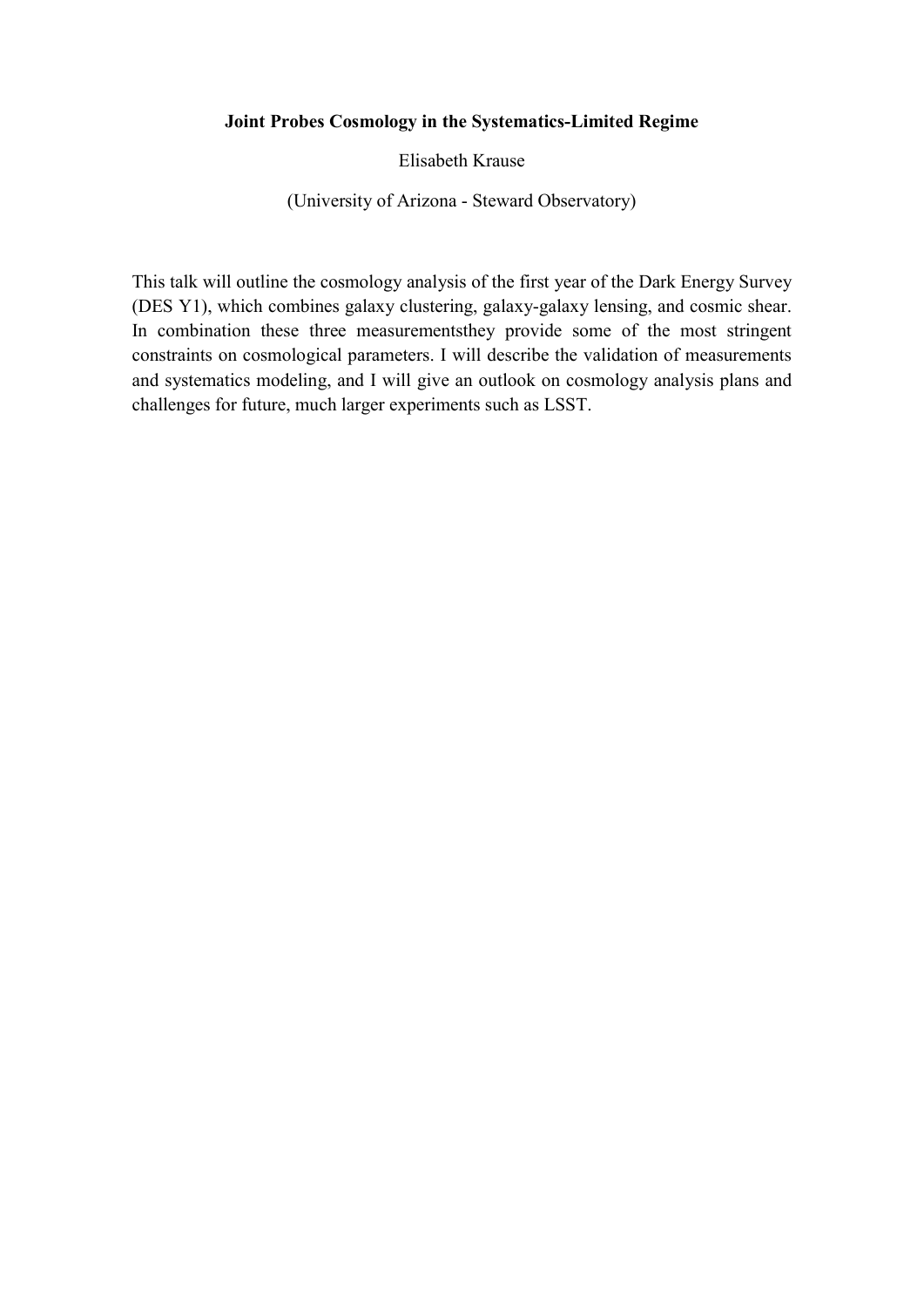## Galaxy Cluster Cosmology in the LSST Era

Thomas McClintock

(Brookhaven National Laboratory)

Galaxy clusters can be the most constraining probe of large scale structure, assuming the numerous systematics associated with clusters can be controlled. Here, I will discuss efforts made by current experiments to measure galaxy cluster masses, paying close attention to limiting systematics. Next, I will outline the path forward to successfully performing cluster cosmology in the LSST era.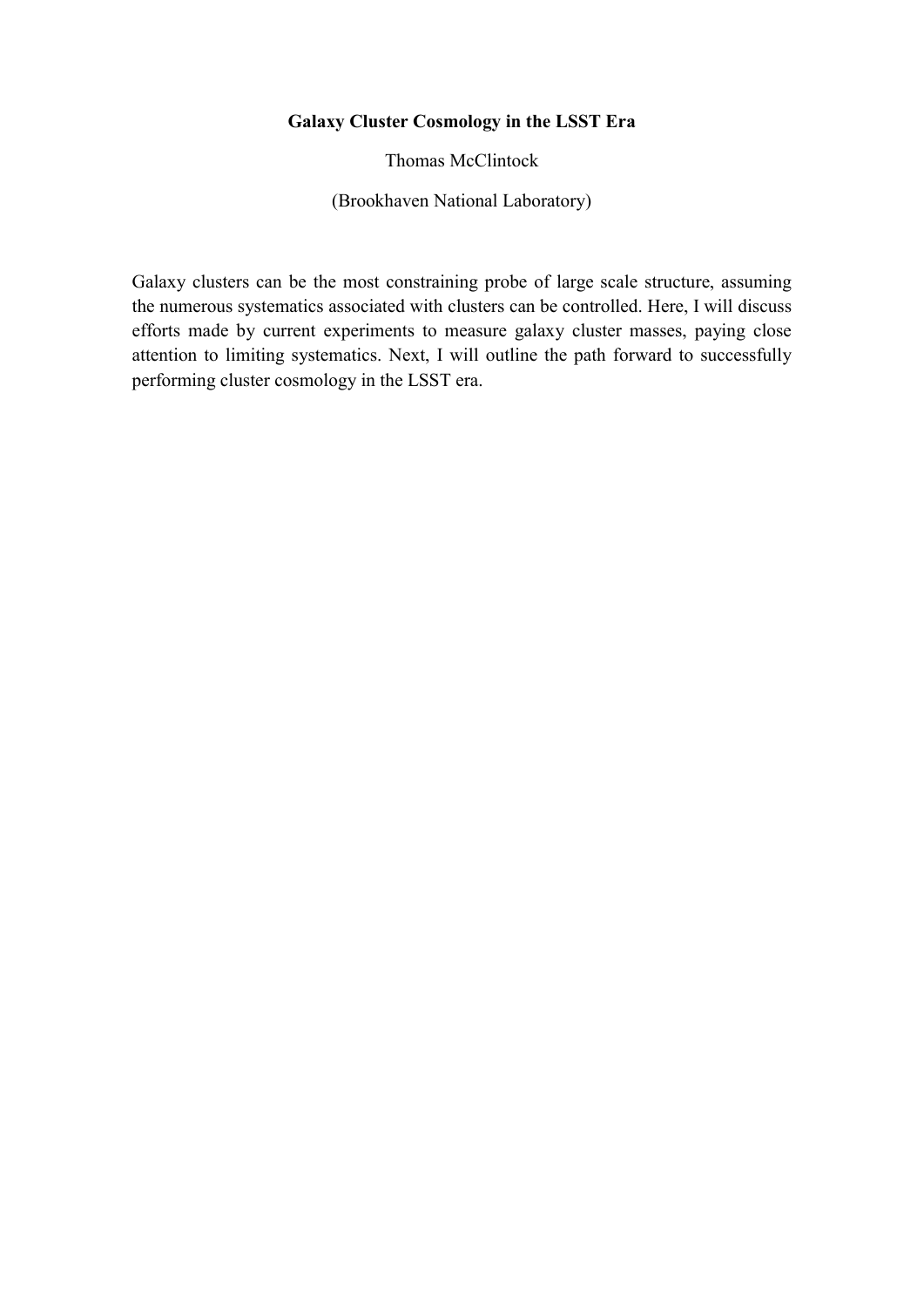## Photometric Redshifts for LSST

Jeff Newman

(University of Pittsburgh)

In this talk I will review the idea of photometric redshifts and discuss some of the challenges we will face in optimally applying them for LSST. If time allows, I will also discuss concepts for complementary telescopes and instruments that can provide spectroscopic training and calibration data for LSST photometric redshifts.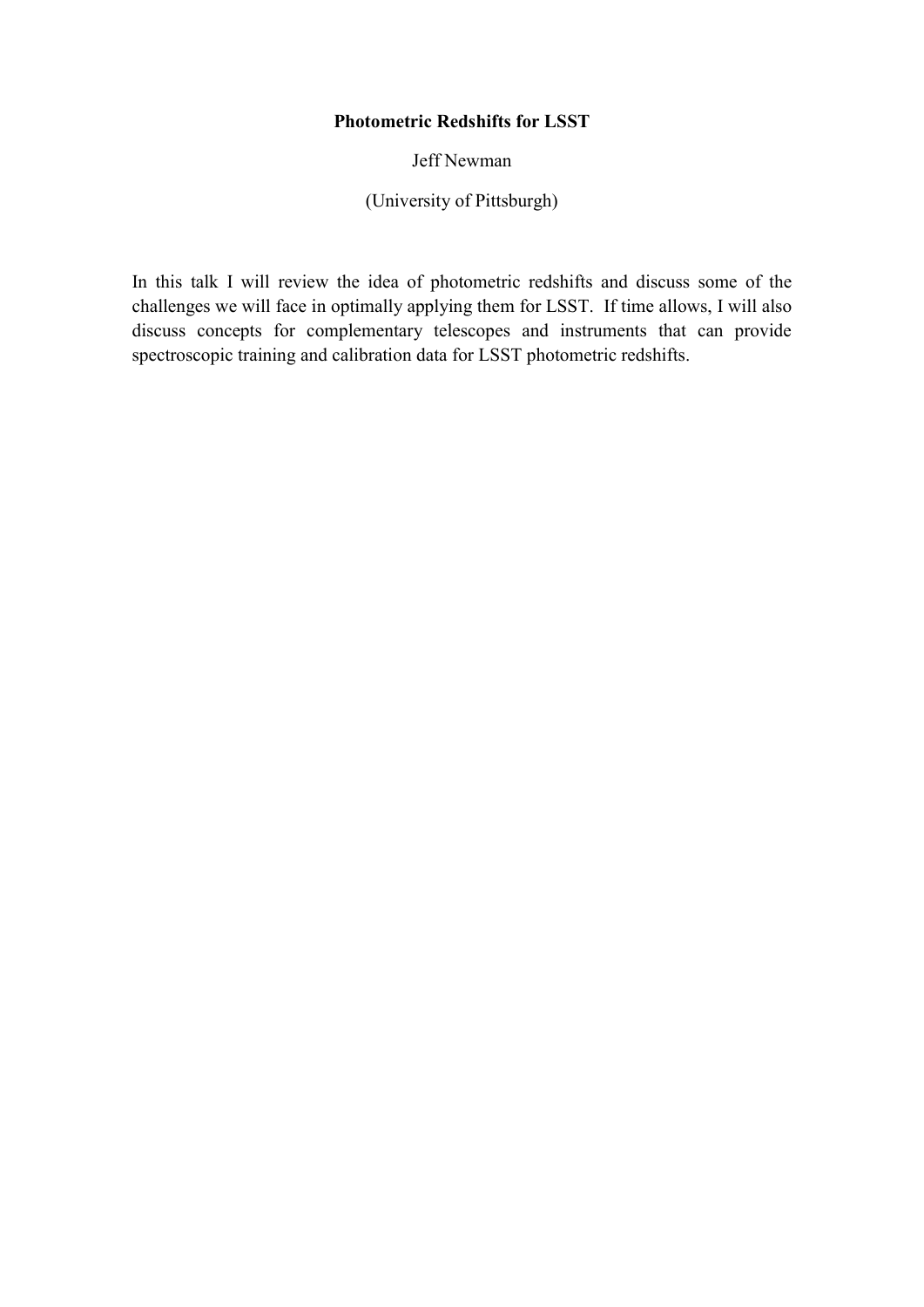#### Galaxy cluster mass estimate from weak lensing signal

Mariana Penna-Lima

(Universidade de Brasília)

Galaxy clusters are important cosmological probes as their spatial distribution, abundance and their correlations with other observables trace the matter distribution and the growth rate of the universe. These observables depend on the position and mass estimates of the clusters. The latter is the largest source of uncertainty on cosmological constraints since the cluster masses are not directly observed. These are estimated from different observables such as the X-ray flux, richness (both through the so-called massobservable relations) and the weak lensing signal . In this work we discuss a methodology to estimate the masses of individual clusters from the weak lensing signal (reduced shear) of galaxies. In particular we apply the approach previously used by the 'Weighing the Giants' team, based on the use of the full photometric redshift (photo-z) distributions of these lensed galaxies, in order to better calibrate the mass-observable relations. As a practical example, we apply the cluster pipeline developed by our team to the MACSJ2243.3-0935 cluster. The full photo-z method is implemented in the Numerical Cosmology (NumCosmo) library. We also extended this approach including astrophysical/cosmological effects, such as miscentering and the 2-halo term, as well as generalizing it to use any matter density profile. This work has been developed with the Cluster WG of the DESC collaboration, being part of the CLMassMod project.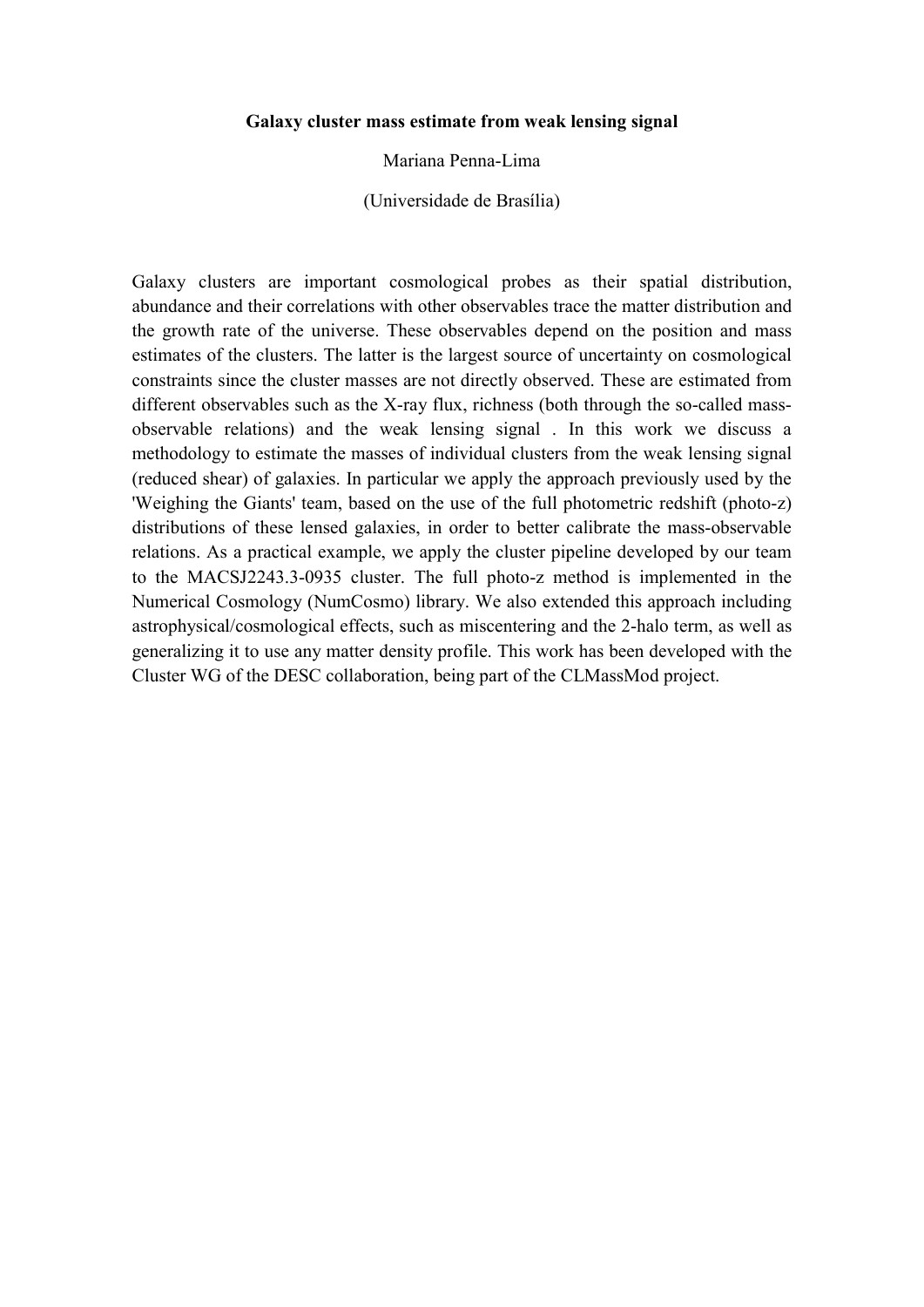## Galaxy Clusters Hunters

Ricardo Ogando

(Observatório Nacional & LINEA)

Clusters of galaxies: who are they? Where do they live? To find these giants we need to track them by identifying their signs. For optical cluster finders, we need to understand how galaxies group themselves throughout the universe. However, true clustering can be mistaken by several observational effects, such as projection on the line of sight and depth variation across a survey. We review the steps to setup a galaxy catalog, find clusters of galaxies, and study their properties with Dark Energy Survey data and what to expect from LSST.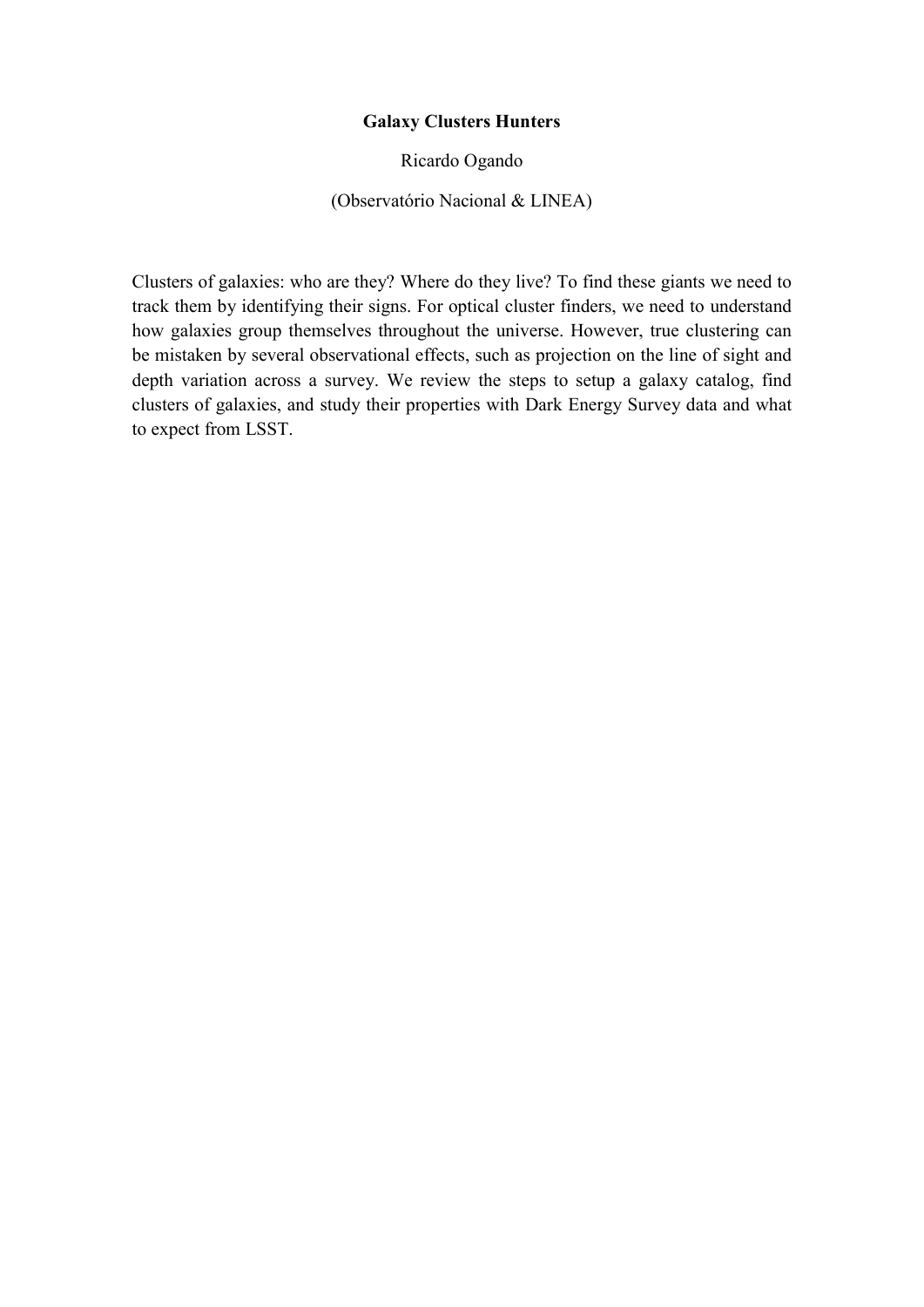## Testing gravity with LSST

Nelson David Padilla

(Universidad Catolica de Chile)

Large future surveys such as LSST offer the possibility to test gravity by combining large-scale structure and weak lensing measurements. I will show efforts from different groups to design ways to do this, some centered on weak lensing around voids, others on mark correlations. The former could in principle be used to determine the type of screening of the modified gravity theory, as was recently shown by Paillas et al. Comparisons between LSST and Euclid like surveys will also be presented.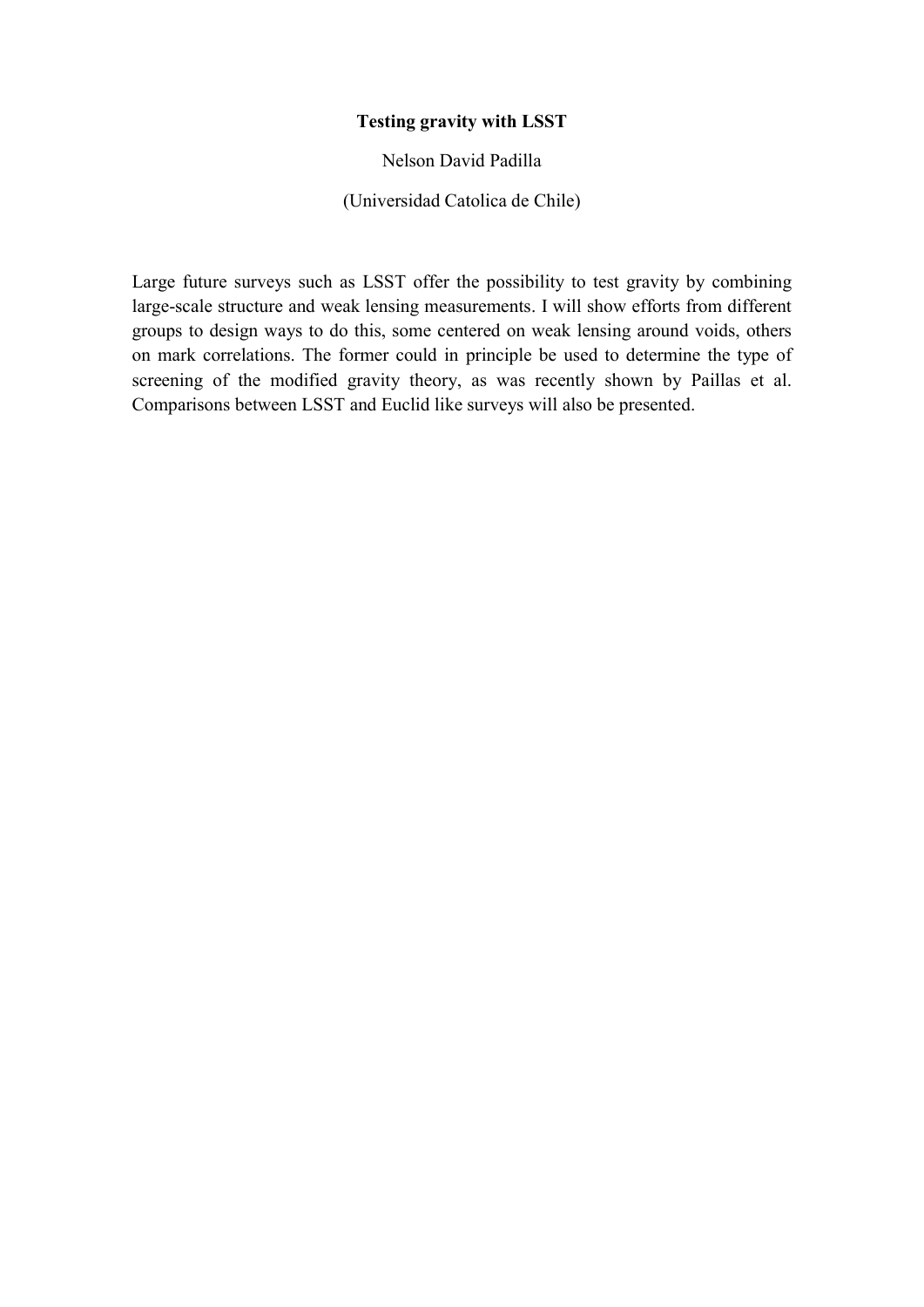## Velocity and density power spectrum measurements with LSST supernovae

Miguel Quartin

(Universidade Federal do Rio de Janeiro)

Type Ia supernovae distance measurements revolutionized cosmology and are still one of the main probes of the cosmological expansion. Nevertheless there is much more information on what is often considered the noise in the supernova data. There are two ways of recycling this noise into signal by making use of weak-lensing and velocity flows signatures. Lensing makes the Hubble residuals non-Gaussian while peculiar velocities make the residuals correlated. Both effects can be well-modeled, and together they allow the use of supernovae to measure both the present large-scale matter distribution and its evolution at late times. I will discuss in detail how both effects can be measured using different survey strategies and will forecast the achievable precision with LSST data.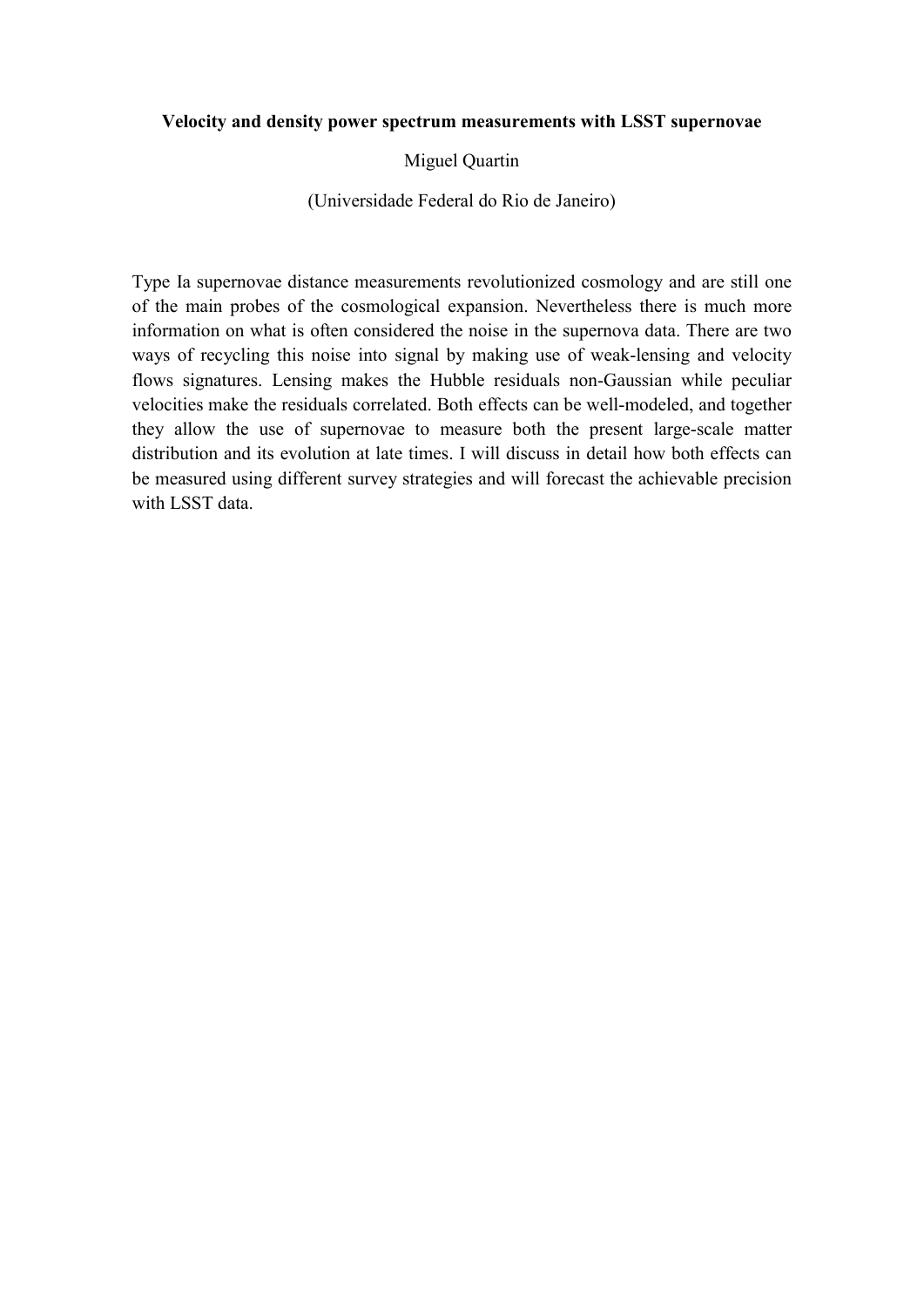## Internal Robustness of Growth Rate data

Domenico Sapone

(University of Chile)

In this talk we discuss the Internal Robustness analysis (iR) performed using a compilation of the most recent fsigma\_8(z) data. The method analyzes combinations of subsets in the data set in a Bayesian model comparison way, potentially finding outliers, subsets of data affected by systematics or new physics. In order to validate our analysis and assess its sensitivity we show several cross-checks, for example by removing some of the data or by adding artificially contaminated points, while we also generate mock data sets in order to estimate confidence regions of the iR. Applying this methodology, we found no anomalous behavior in the  $f(x)$  data set, thus validating its internal robustness.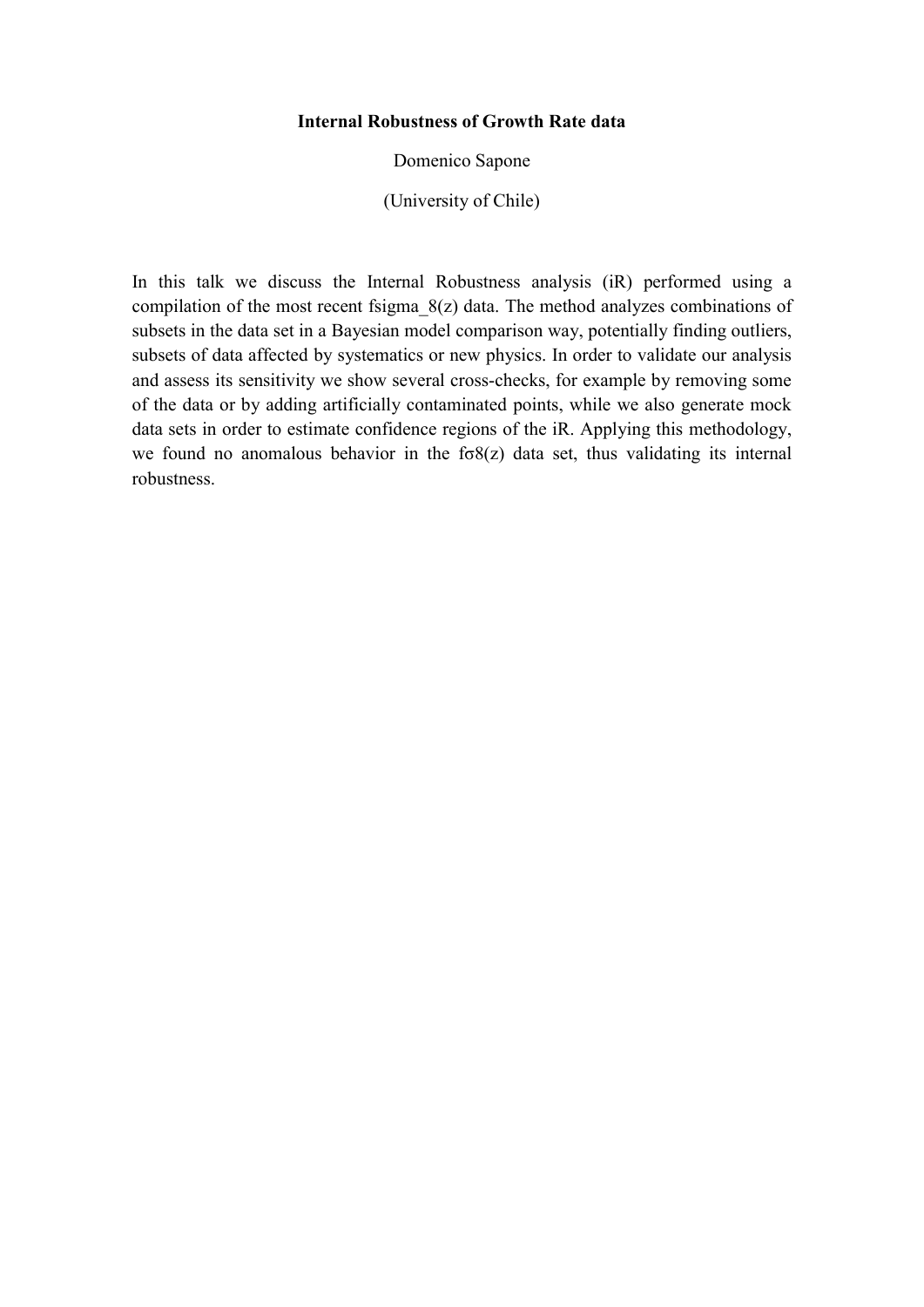#### Modeling Biased Tracers at the Field Level

### Marko Simonovic

## (CERN)

In this talk I will show how well the perturbative halo bias model works at the field level. The advantage of this approach is that all measurements can be done without sample variance if the same initial conditions are used in simulations and perturbation theory calculations. For this purpose, modified bias operators in Eulerian space are defined, designed such that the large bulk flows are automatically resummed and not treated perturbatively. Using these operators, the bias model accurately matches the Eulerian density of halos in N-body simulations. The mean-square model error is close to the Poisson shot noise for a wide range of halo masses, and it is rather scaleindependent. In contrast, for linear bias the mean-square model error can be higher than the Poisson prediction by factors of up to a few on large scales, and it becomes scale dependent already in the linear regime. These results may be of particular relevance for cosmological inference methods that use a likelihood of the biased tracer at the field level, or for initial condition and BAO reconstructions that require precise estimates of the large-scale potential from the biased tracer density.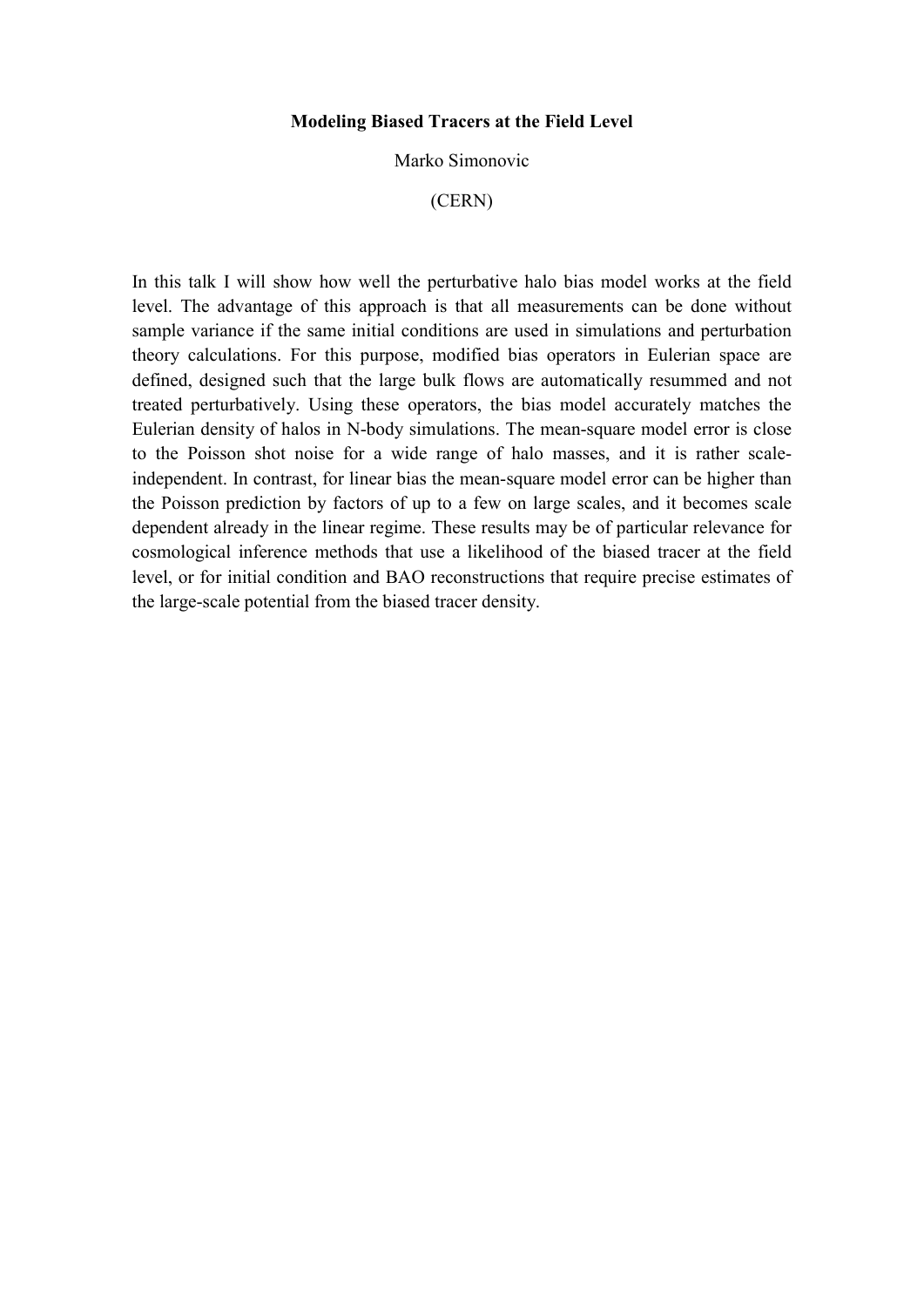# *South American Workshop on Cosmology in the LSST Era ICTP-SAIFR, Sao Paulo, Brazil December 17-21, 2018*

**List of Abstracts**

**TALKS**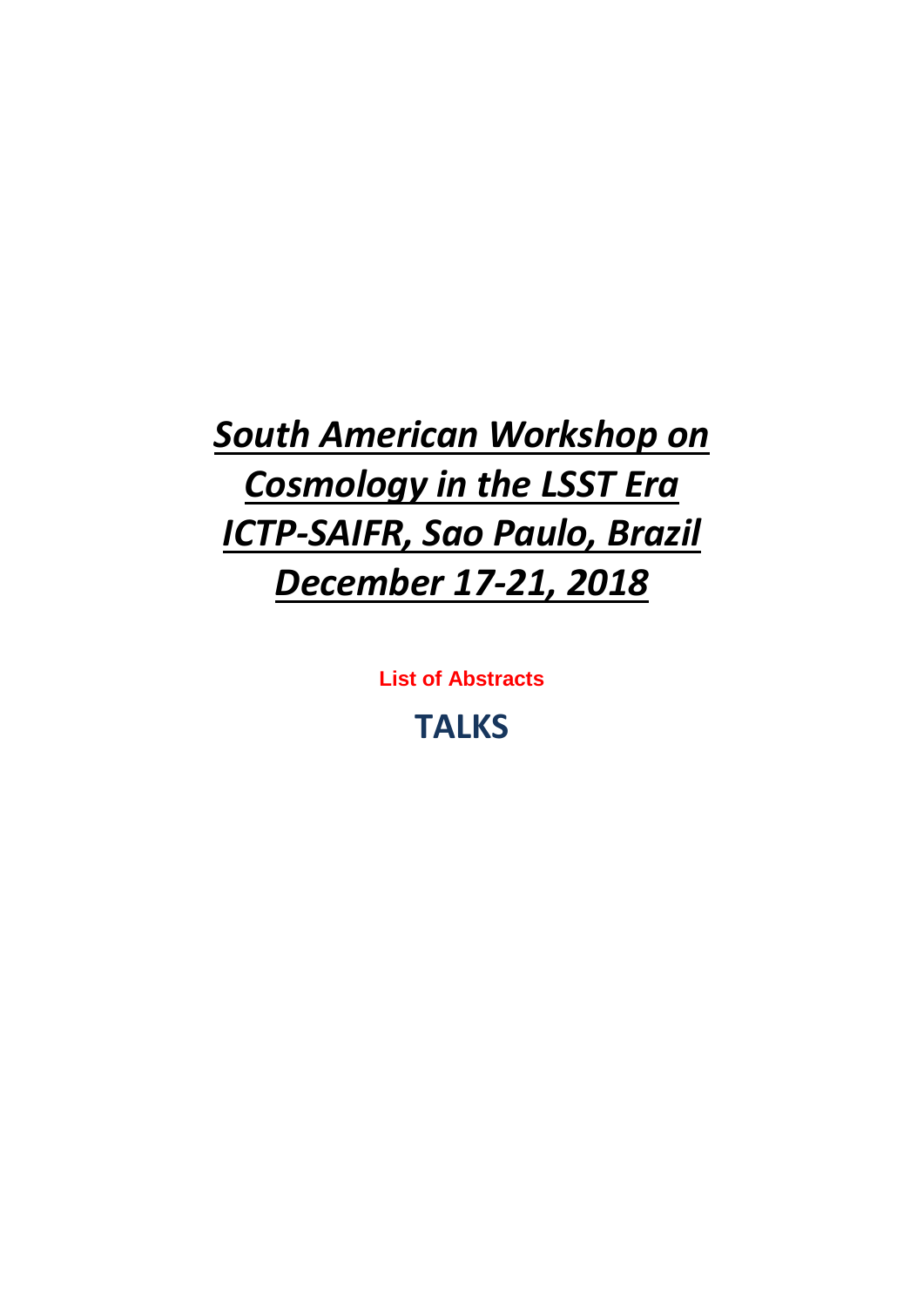#### Dark Clusters on Megaparsec Scales

Luis Campusano

(Departamento de Astronomia, Universidad de Chile)

An optical study from Campusano et al. (2018) on the nearby universe finds that the massive structures (clusters) may have widely different M/L ratios and galaxy content. These results that contribute to our understanding of selection effects of massive systems (clusters) were possible thanks to the development of a new class of cluster finder by Pereira et al. (2017), not model-dependent, focussed on the identification of massive systems and which abandons the usual priors on the system's galaxy richness or galaxy content. The consistence of our results with the searches of large mass clumps through weak-lensing (galaxy shear) maps that have been conducted at intermediate redshifts (z:0.2-0.6), notably by Shan et al. (2012) and Miyasaki et al. (2018), is discussed. We discuss the incidence of these new results on the understanding of selection effects in catalogs of clusters of galaxies, critical for using cluster counts as a cosmological tool, and in particular the impact for LSST searches of mass clumps based on weak-shear is considered.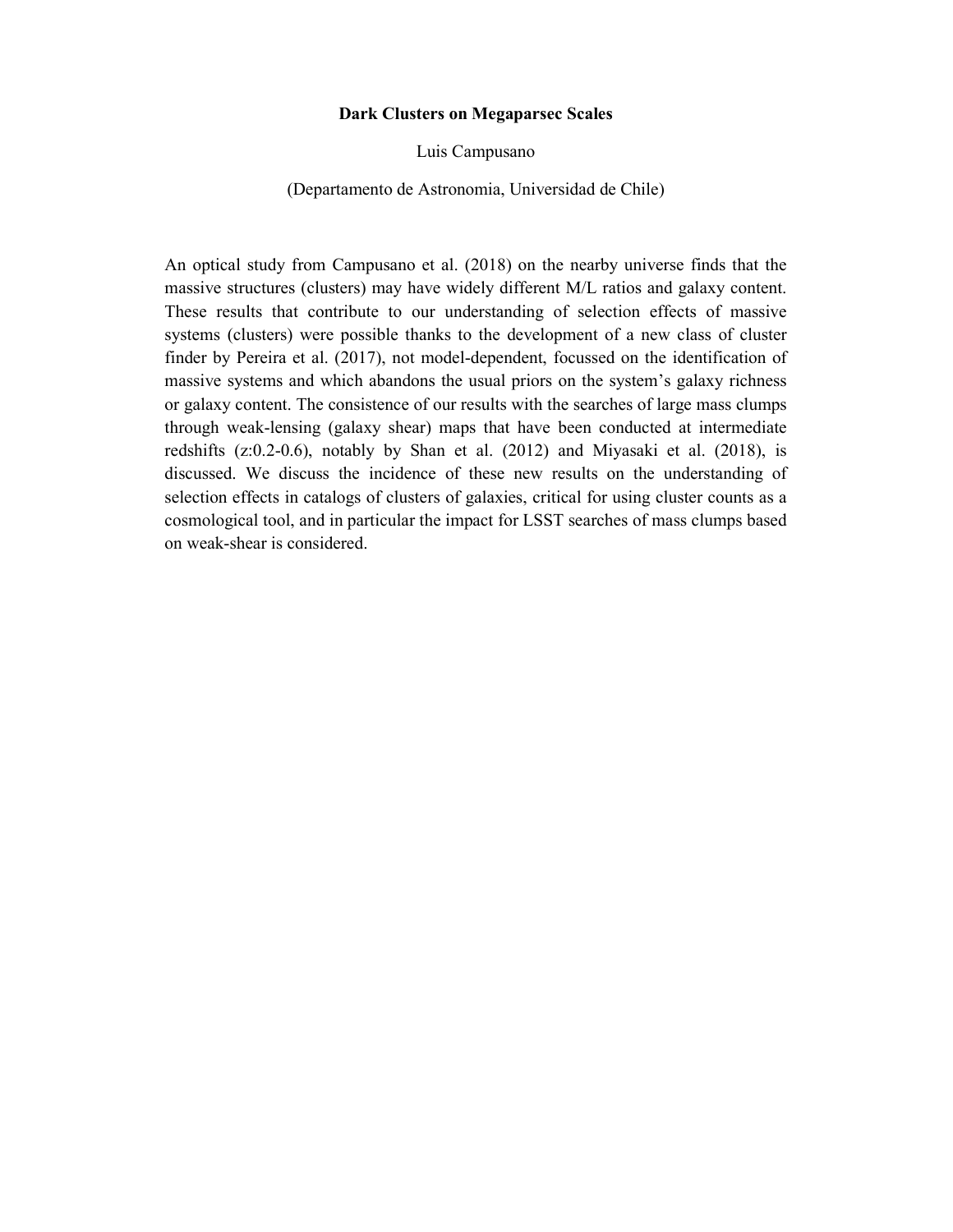#### A generalized non-Gaussian consistency relation for single field inflation.

#### Rafael Bravo Guerraty

(Departamento de Física, Facultad de Ciencias Físicas y Matemáticas, Universidad de Chile)

In this talk, I will show that a perturbed inflationary spacetime, driven by a canonical single scalar field, is invariant under a special class of coordinate transformations together with a field reparametrization of the curvature perturbation in co-moving gauge. This transformation may be used to derive the squeezed limit of the 3-point correlation function of the co-moving curvature perturbations valid in the case that these do not freeze after horizon crossing. This leads to a generalized version of Maldacena's non-Gaussian consistency relation in the sense that the bispectrum squeezed limit is completely determined by spacetime diffeomorphisms. Just as in the case of the standard consistency relation, this result may be understood as the consequence of how long-wavelength modes modulate those of shorter wavelengths. This relation allows one to derive the well-known violation to the consistency relation encountered in ultra slowroll, where curvature perturbations grow exponentially after horizon crossing. I will also comment that independently of whether inflation is attractor or non-attractor, the size of the observable primordial local non-Gaussianity is predicted to be cero at leading order.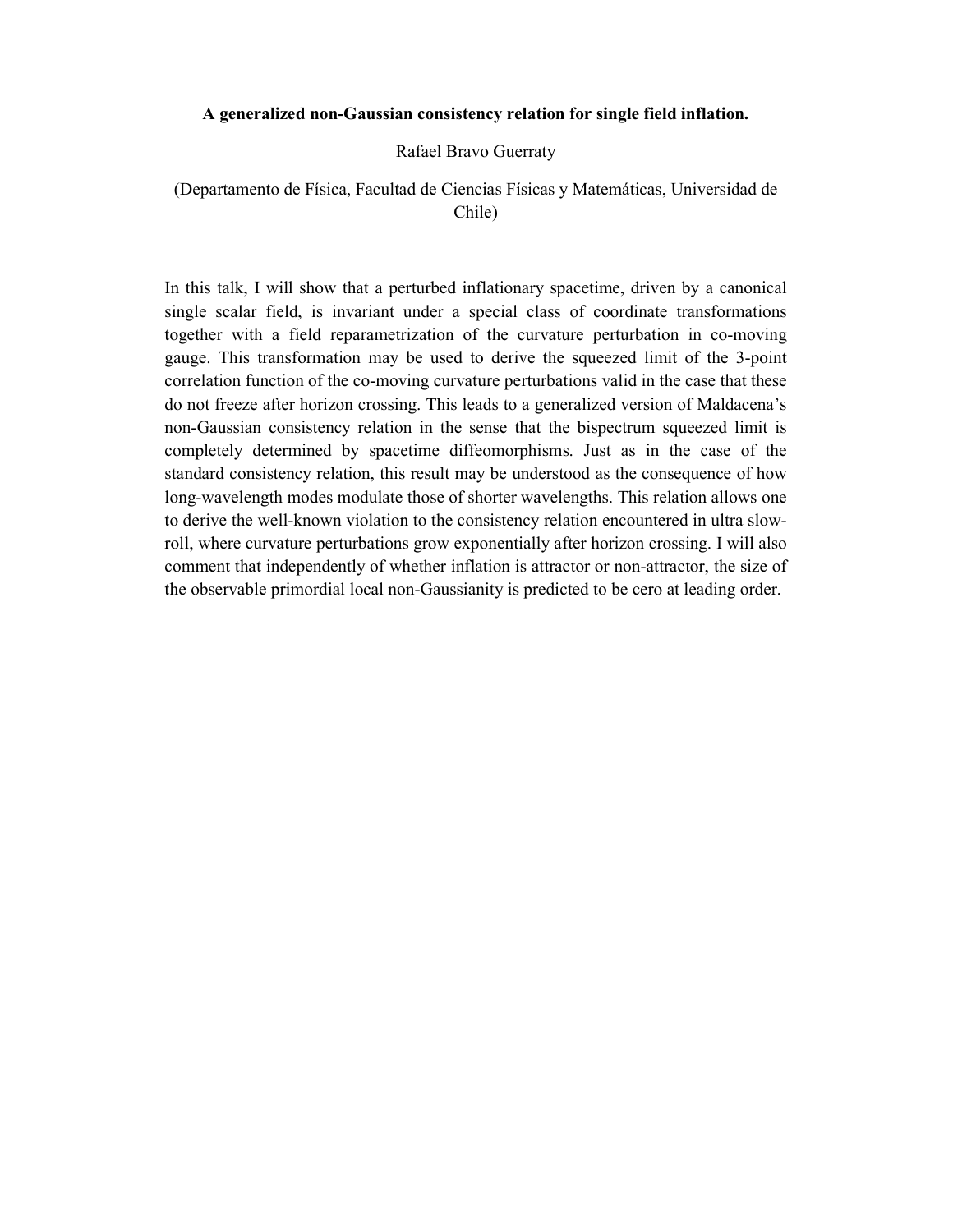#### Interdisciplinary for astronomical data challenges: the case for PLAsTiCC

#### EMILLE ISHIDA

#### (CNRS/LPC - Clermont)

Among the many challenges imposed by the next generation of large scale astronomical surveys, the classification of transient sources is arguably one of the biggest obstacles to be overcomed before we can exploit the full potential of these new instruments. Although most of the standard astrophysical transient studies rely on high resolution spectroscopic observations, the new surveys will mostly deliver low resolution photometric measurements. Machine learning methods are then expected to overcome this sample selection bias providing reliable photometric classifications. In order to have an up to date picture of how different methods behave in this scenario, a new simulated data set is being developed - which will allow machine learning methods to be tested in a controlled environment. Moreover, PLAsTiCC (Photometric LSST Astronomical Time-series Classification Challenge) also aims to be a fertile ground for the development of new approaches based on LSST requirements. In this talk I will discuss the motivations and goals behind this data challenge and give details on how the language of data challenges can help bridge the gap between academia and industry to help overcome bottle-necks in the cosmological pipeline.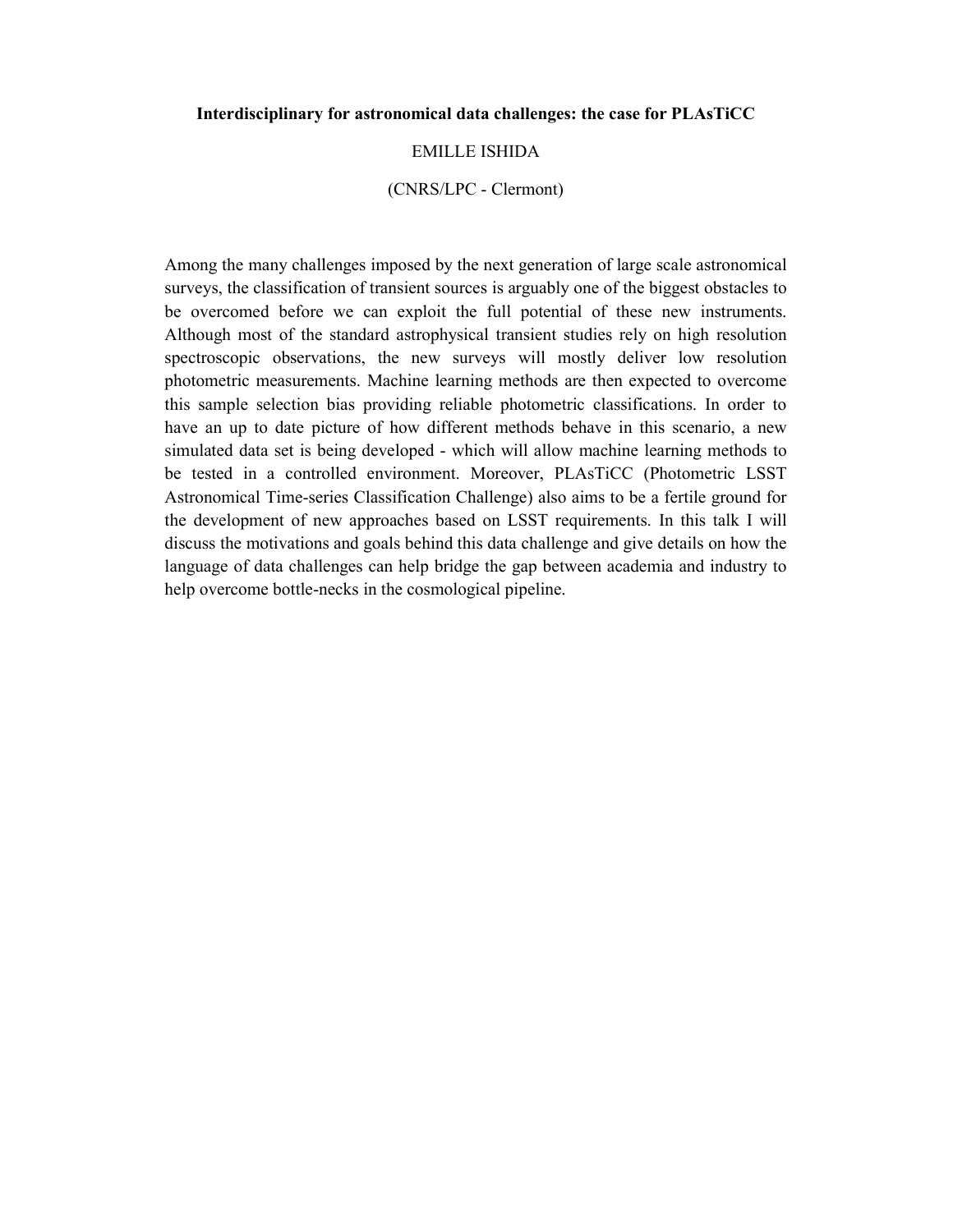#### Sharpening cosmological constraints with EFT methods

Nickolas Kokron

(Stanford University)

The incoming era of Stage-4 survey cosmology has the potential to revolutionize our understanding of the Universe. For the first time, constraints on the late Universe better than early Universe constraints obtained by the Planck mission. However, fully unlocking the power of these surveys is a task fraught with difficulties at every stage. One of the main theoretical challenges will be modelling the non-linear regime of structure formation, in order to optimally use survey data. One promising approach to tackling this issue is the use of Effective Field Theory methods, which push modelling into the quasilinear regime in a controlled fashion. In this talk we will discuss efforts to re-analyze BOSS DR12 clustering measurements using the EFT of Large Scale Structures, implications of these results, and what lies ahead for LSST and other surveys.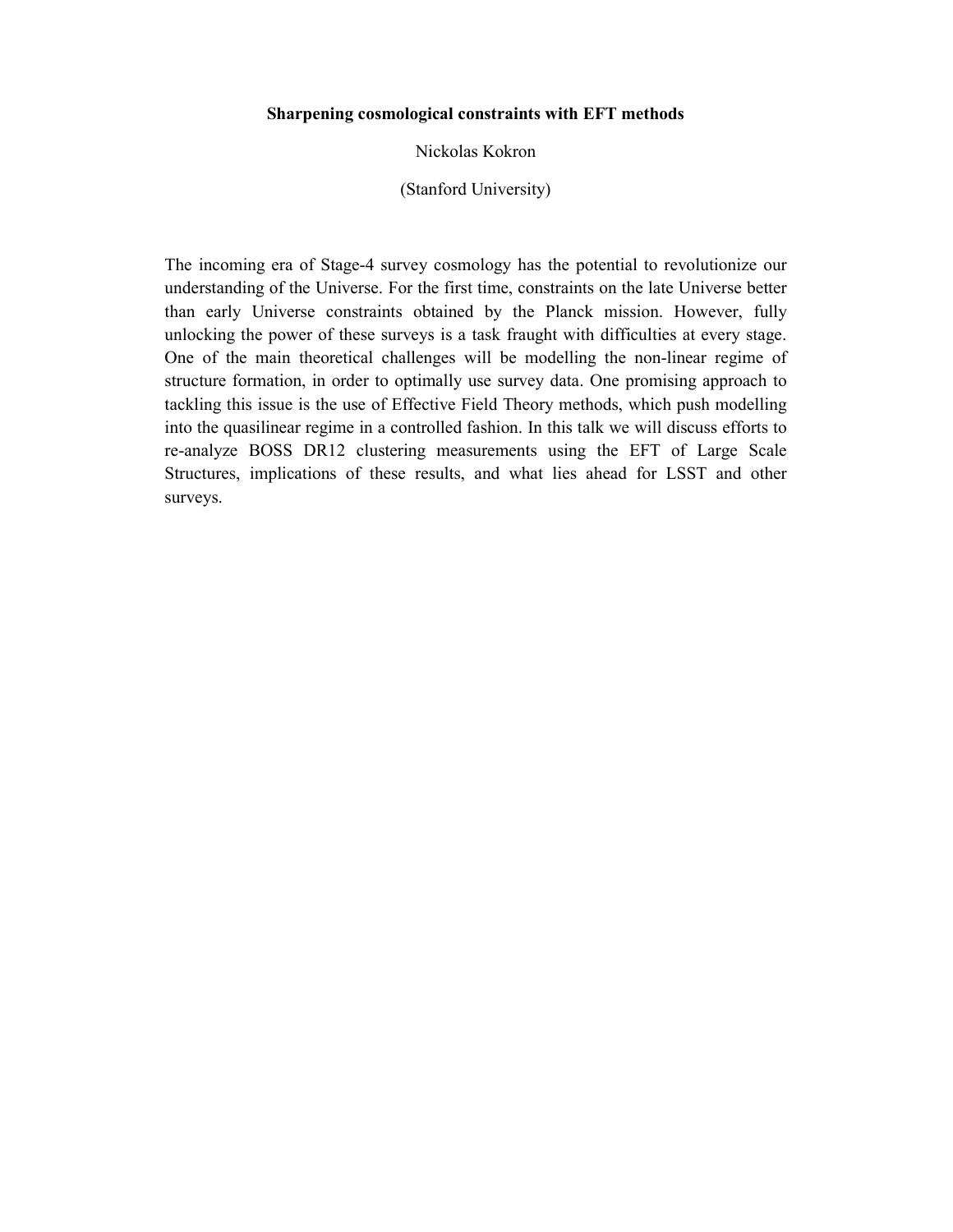#### Strong lensing by substructures in galaxy clusters

Massimo Meneghetti

(INAF - OASBO)

Thanks to the very recent CLASH and Frontier Fields programs of the Hubble Space Telescope, it has been possible to identify an unprecedented number of strong lensing features (multiple images and gravitational arcs) in the fields of several galaxy clusters. These features have been used to build detailed mass models and to map the distribution of matter in the cluster lenses. Among the strong lensing features, several examples of galaxy-galaxy strong lensing events have been found. In these events, the lenses are cluster members, whose ability to lens background sources is enhanced by the host cluster. The cluster mass models indeed predict that the cross section for this kind of events should be relatively large. With the aid of numerical simulations and analytical models, I will discuss how do these observations compare to theoretical expectations. In particular, I will show that clusters obtained from state-of-the-art N-body and hydrodynamical simulations have much lower cross sections for galaxy-galaxy strong lensing than measured in the Frontier Fields or in other CLASH clusters. This puzzling result casts doubts on our current understanding of the processes that shape the internal structure of galaxy clusters.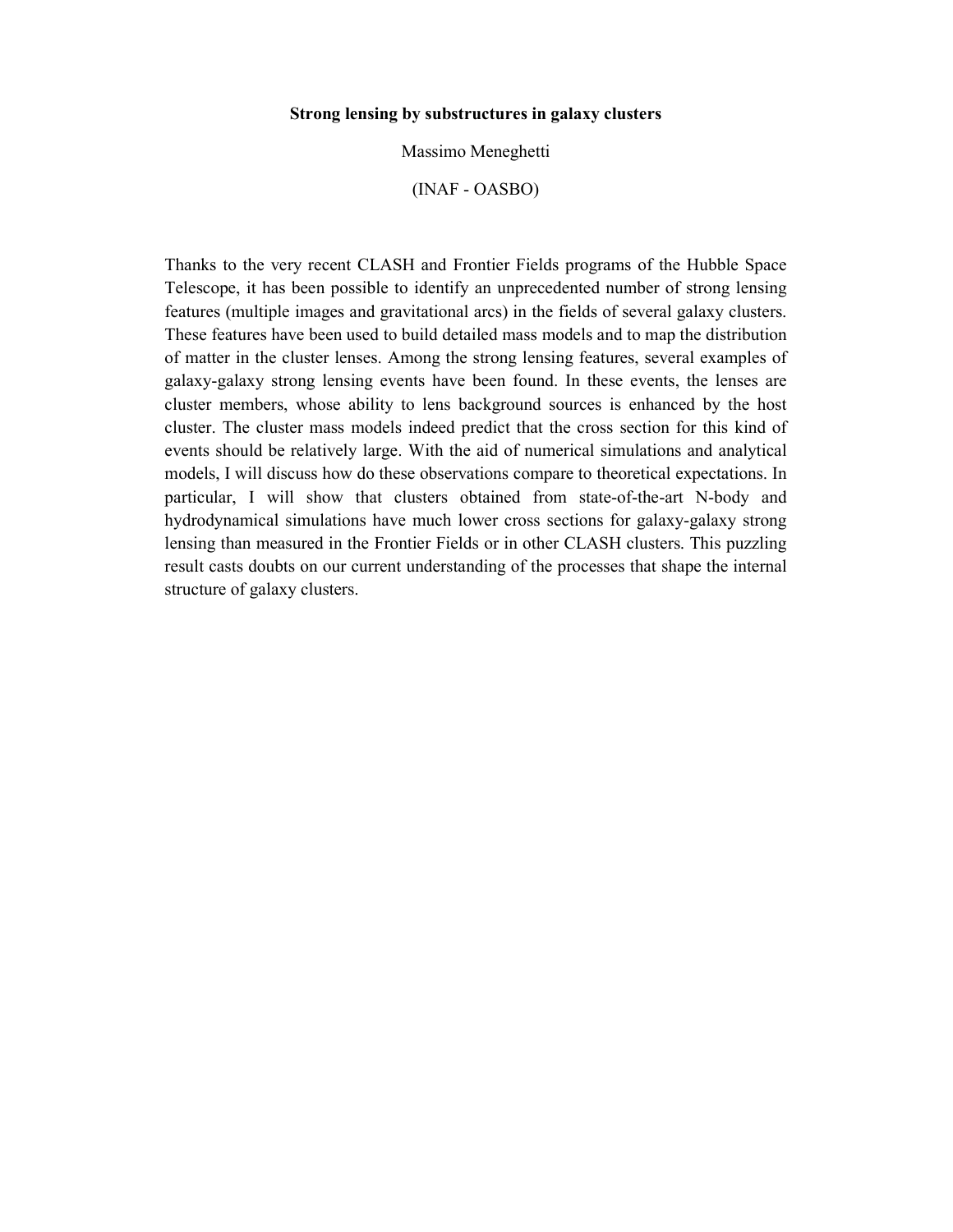## Tomographic local 2D analyses of the WISExSuperCOSMOS all-sky galaxy catalogue

Camila Paiva Novaes

(Observatório Nacional)

The recent progress in obtaining larger and deeper galaxy catalogues is of fundamental importance for cosmological studies, especially to robustly measure the large-scale density fluctuations in the Universe. The present work uses the Minkowski Functionals (MF) to probe the galaxy density field from the WISExSuperCOSMOS (WSC) all-sky catalogue by performing tomographic local analyses in five redshift shells (of thickness  $\delta z = 0.05$ ) in the total range of  $0.10 \le z \le 0.35$ . Here, for the first time, the MF are applied to 2D projections of the galaxy number count (GNC) fields with the purpose of looking for regions in the WSC catalogue with unexpected features compared to LCDM mock realizations. Our methodology reveals one to three regions of the GNC maps in each redshift shell with an uncommon behaviour (extreme regions), i.e. p-value < 1.4 per cent. Indeed, the resulting MF curves show signatures that suggest the uncommon behaviour to be associated with the presence of over- or underdensities there, but contamination due to residual foregrounds is not discarded. Additionally, even though our analyses indicate a good agreement among data and simulations, we identify one highly extreme region, seemingly associated with a large clustered distribution of galaxies. Our results confirm the usefulness of the MF to analyse GNC maps from photometric galaxy data sets.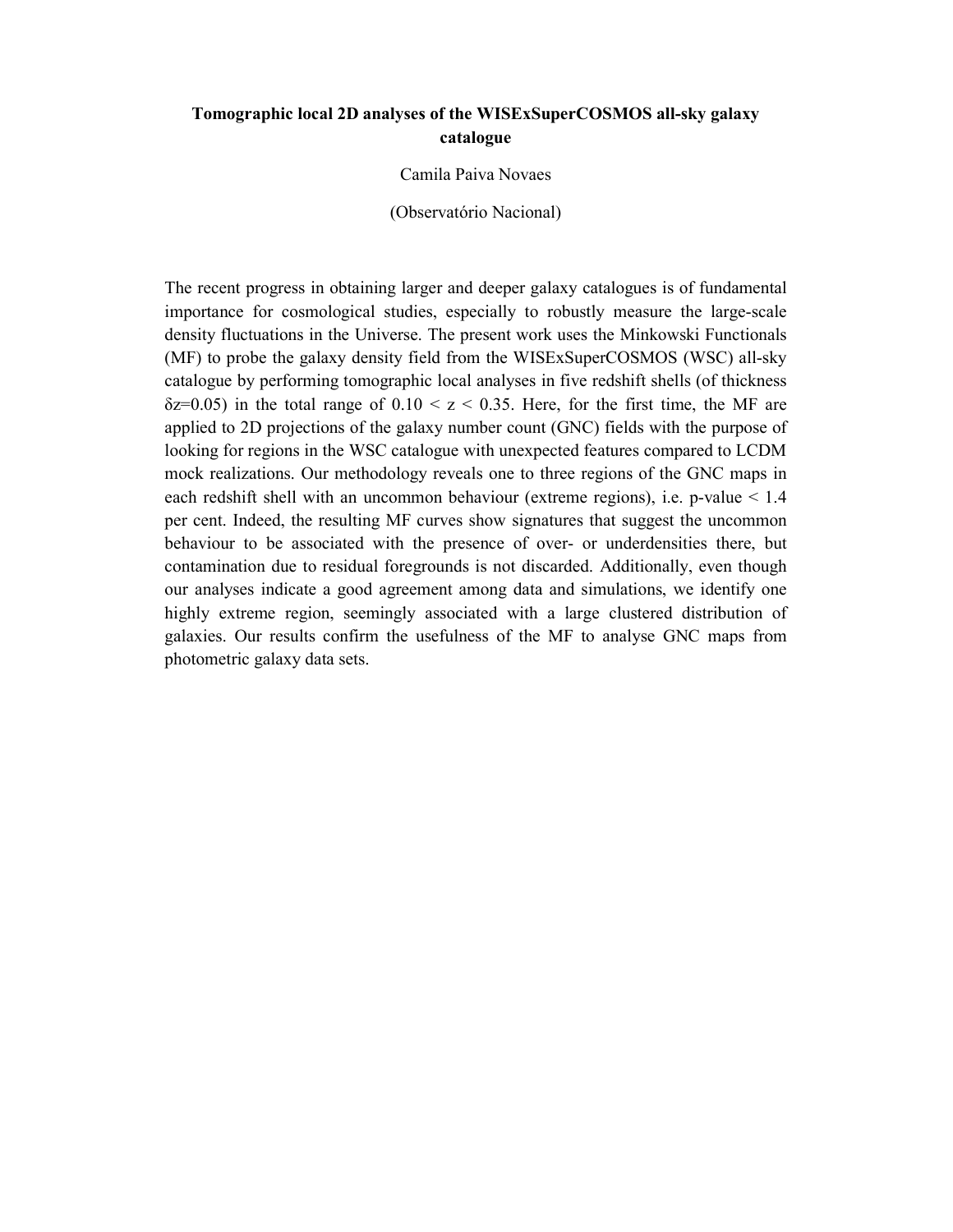#### Challenges for Galaxy Morphological Classification from Large Surveys

Reinaldo Roberto Rosa

(Instituto Nacional de Pesquisas Espaciais)

Morphology is a key ingredient in the process of selecting a sample of galaxies for studying the physical mechanisms responsible for shaping the galaxies as we observe today. In the context of Big Data, the morphological classification of galaxies requires high performance for fast processing of images made available from large surveys (e.g. SDSS7, KiDS and upcoming instruments as LSST and Euclid.). A high performance in this scientific context requires expertise in the three computational segments: software, hardware and people ware. In this talk we will situate the galaxy morphology within the context of Big data (volume, velocity, variety, value and virtuosity), emphasizing the software performance that is currently available (with emphasis on Morfometryka and Scymorph [2]). We will also discuss which bottlenecks exist in the hardware segment and what are some strategies to optimize automatic classification considering new parallelism architectures (e.g. GPGPU, XP-KNL and FPGA) and their adequacy to machine and deep learning techniques. We will show preliminary results using Morfometryka and Cymorph in addition to a projected performance, for an optimized prototype, to analyze and classify one billion galaxies. [1] Rosa, R.R. et al., MNRAS, 477(1), L101-L105, 2018. https://doi.org/10.1093/mnrasl/sly054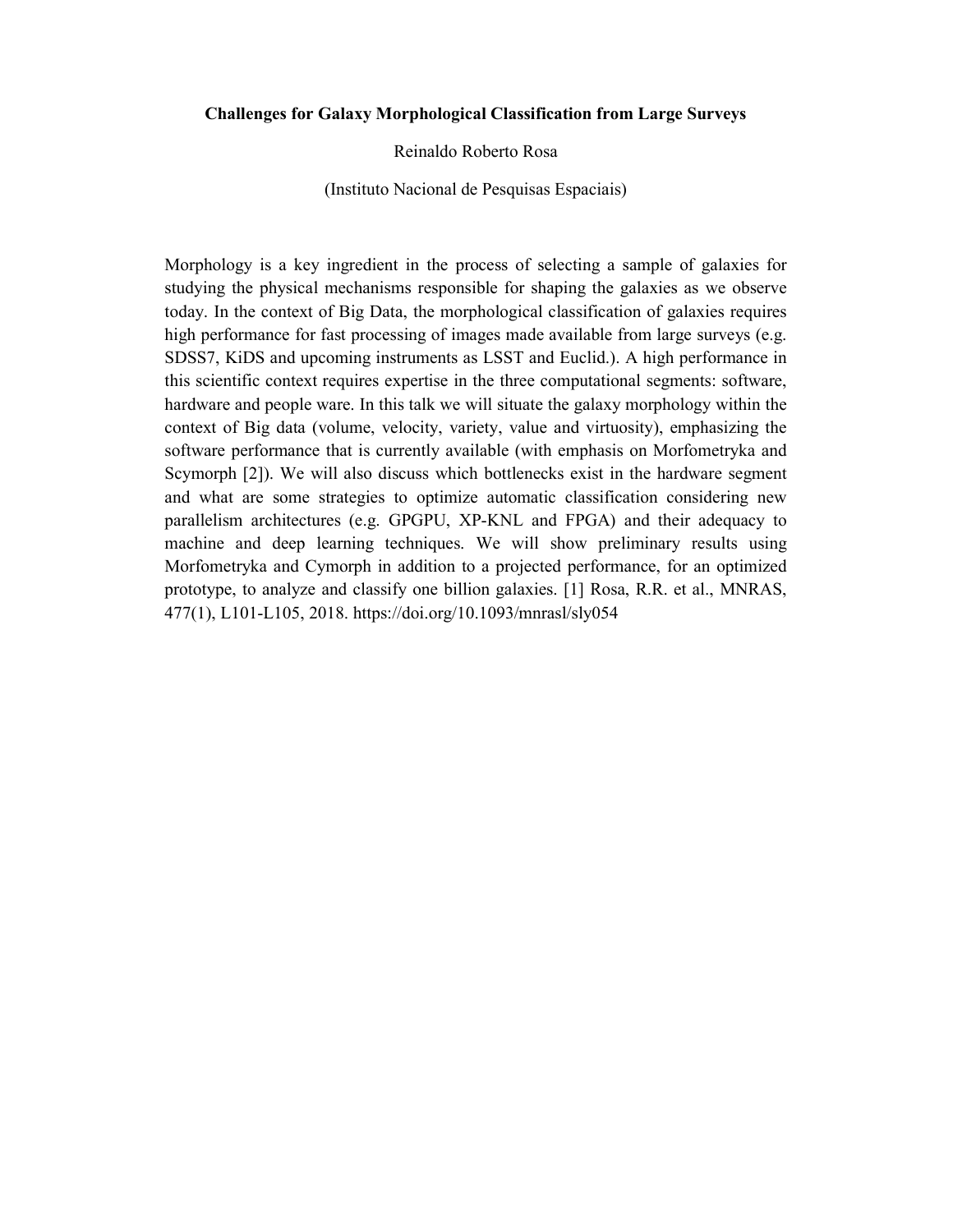## Non-Gaussian Likelihood in Harmonic space. Why we don't need covariance to estimate parameters

#### Antonino Troja

#### (ICTP-SAIFR/IFT-UNESP)

We are used to consider Cl distributed like a Gaussian. But this is not true, especially at the lowest multipole, where the distribution is highly non-Gaussian. In this talk I will show you how it is possible to build a new likelihood for the Cl's using them actual distribution and what are the results of the analysis performed with NG likelihood with respect to G likelihood.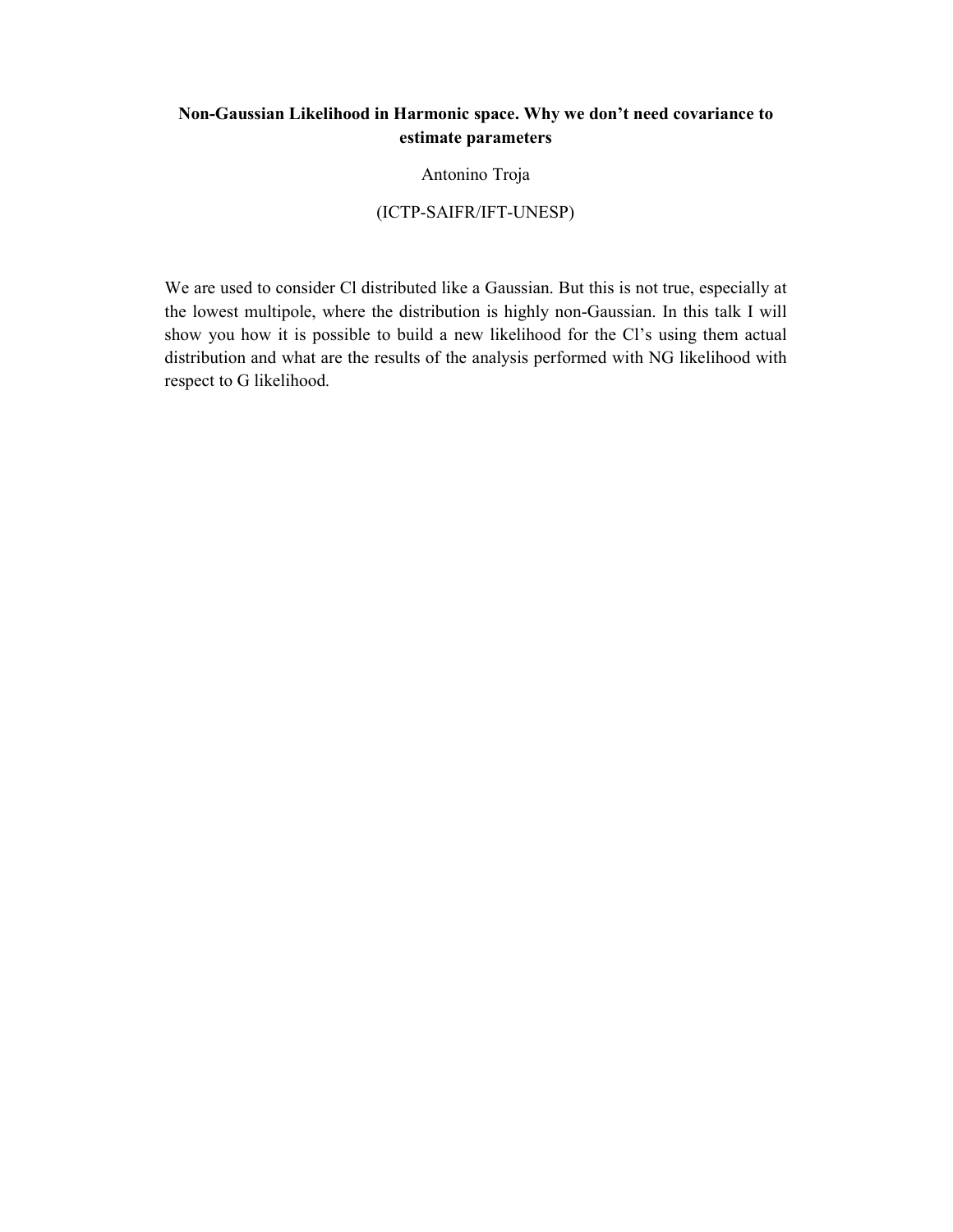#### NumCosmo: Numerical Cosmology Library

Sandro Dias Pinto Vitenti

(CP3 - Universitè Catholique de Louvain)

The Numerical Cosmology Library (NumCosmo) project aims to build a complete and public numerical library dedicated to solve cosmological and astrophysical numerical problems. The language of choice is C and the toolkit GLib that provides data structure handling for C, portability wrappers, and interfaces for such runtime functionality as threads, dynamic loading, and an object system. GLib also provides automatic bindings through the GObject-Introspection module, making NumCosmo available in other languages (Python, Perl, Java, Javascript, etc) without any additional code. The library deals with two distinct class of problems, the numerical computation of theoretical predictions of cosmological and astrophysical observables and their comparison with data. The general infrastructure is built on top of a multi-purpose mathematical library NumCosmoMath and external tools (fast Fourier transform, ordinary differential equation solver, numerical integration, special functions, etc). The library currently implements several observables, ranging from cosmological distances to recombination and galaxy cluster mass estimation. Currently, there are three main projects involved in the Library, Xcor as the basis of implementation of cross correlation likelihoods, the large scale structure module that includes different tools as non-linear matter power spectrum, halo mass function, lensing, and the module to compute the Cosmic Microwave Background (CMB) anisotropies. In this presentation we will discuss briefly these modules and examples of their usage highlighting the library philosophy. Then we move to a simple example of NumCosmo usage where we implement a model and a data object in Python and perform different statistical analyses. The library can be found at github https://github.com/NumCosmo/NumCosmo and its documentation, tutorials and examples at https://numcosmo.github.io/ . The library is available for different package managers such as the conda at conda-forge https://anaconda.org/condaforge/numcosmo.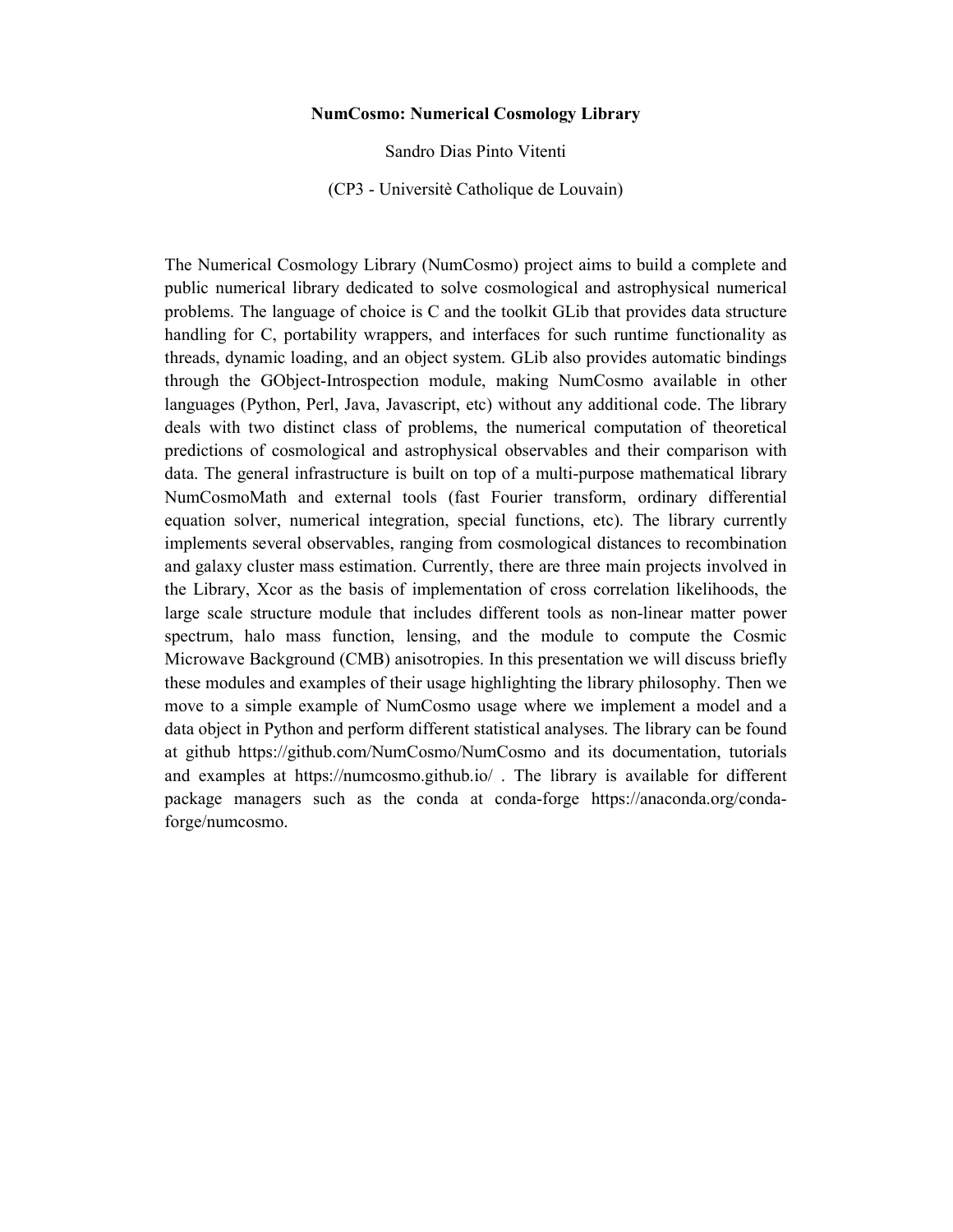## The BINGO Telescope: an instrument to explore the Universe in the 21cm wavelength

Carlos Alexandre Wuensche

(Instituto Nacional de Pesquisas Espaciais)

BINGO (BAO Integrated Neutral Gas Observation) is a unique radio telescope designed to make the first detection of Baryon Acoustic Oscillations (BAO) at radio frequencies through measurements of neutral hydrogen at cosmological distances using a technique called Intensity Mapping (IM). Along with the Cosmic Microwave Background anisotropies, the scale of BAO is one of the most powerful probes of cosmological parameters, including dark energy. The telescope will be built in a low RFI site at Vale do Piancó, in the northeastern state of Paraíba, Brazil. It consists of a two- mirror compact range design with  $\sim$  40 m diameter primary and have no moving parts. With a feedhorn array of 50 receivers, it will operate in the frequency range going from 0.96 GHz to 1.26 GHz  $(0.13 < z < 0.48)$  and will map a 15o declination strip as the sky drifts past the telescope. This presentation will cover the science goals proposed for BINGO and its current construction status.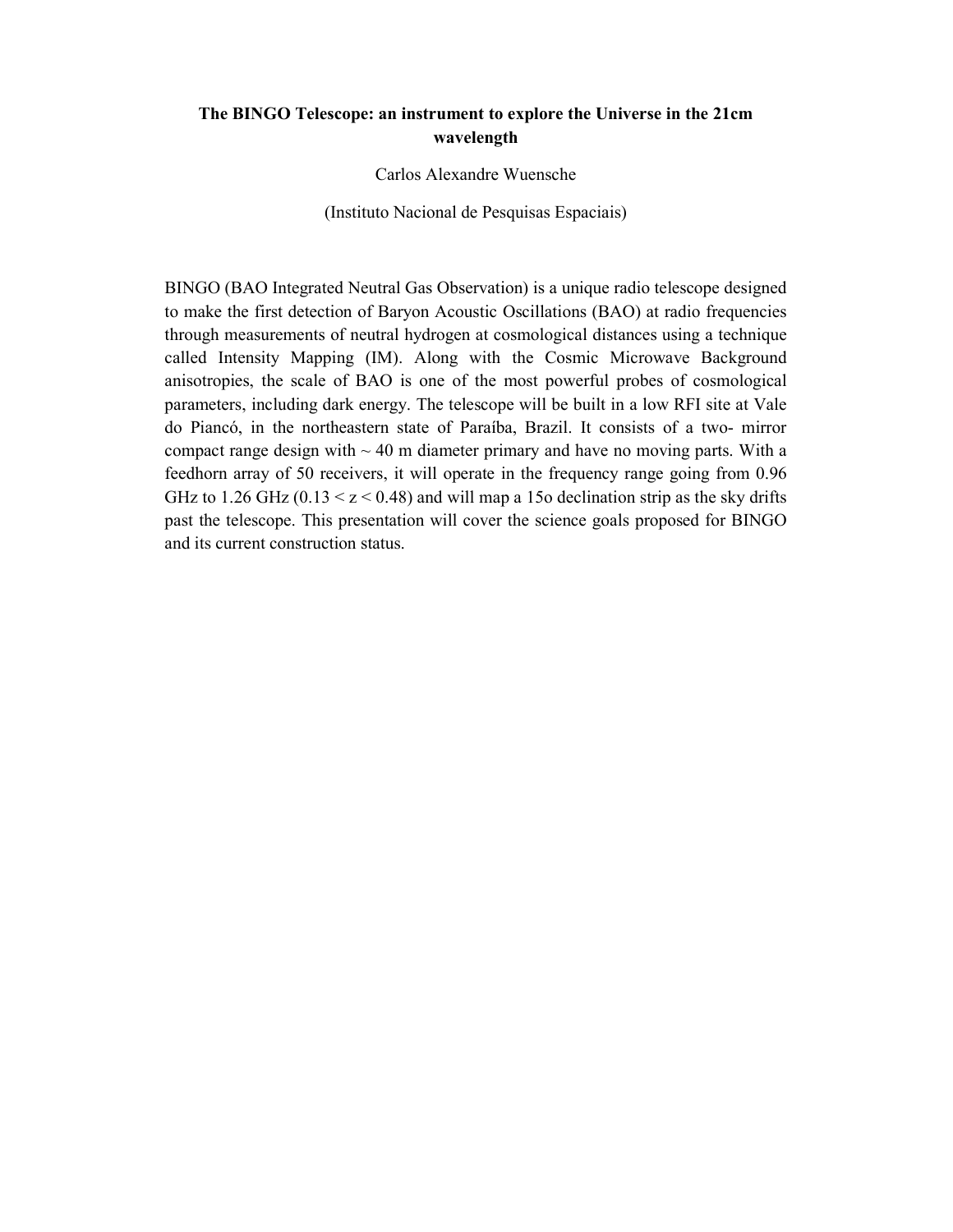## Galaxy Surveys in Harmonic Space

Felipe Andrade Oliveira

(Instituto de Física Teórica- Unesp)

In this talk, we will discuss some features of galaxy surveys in harmonic space. Using a sample of 1.3 million galaxies in the redshift  $0.6 \le z \le 1.0$  from the Dark Energy Survey Y1 'Gold' catalog, we detected the Baryon Acoustic Oscillation feature using the Angular Power Spectrum (APS). The methods presented here will be extended for the Y3 DES data and other surveys.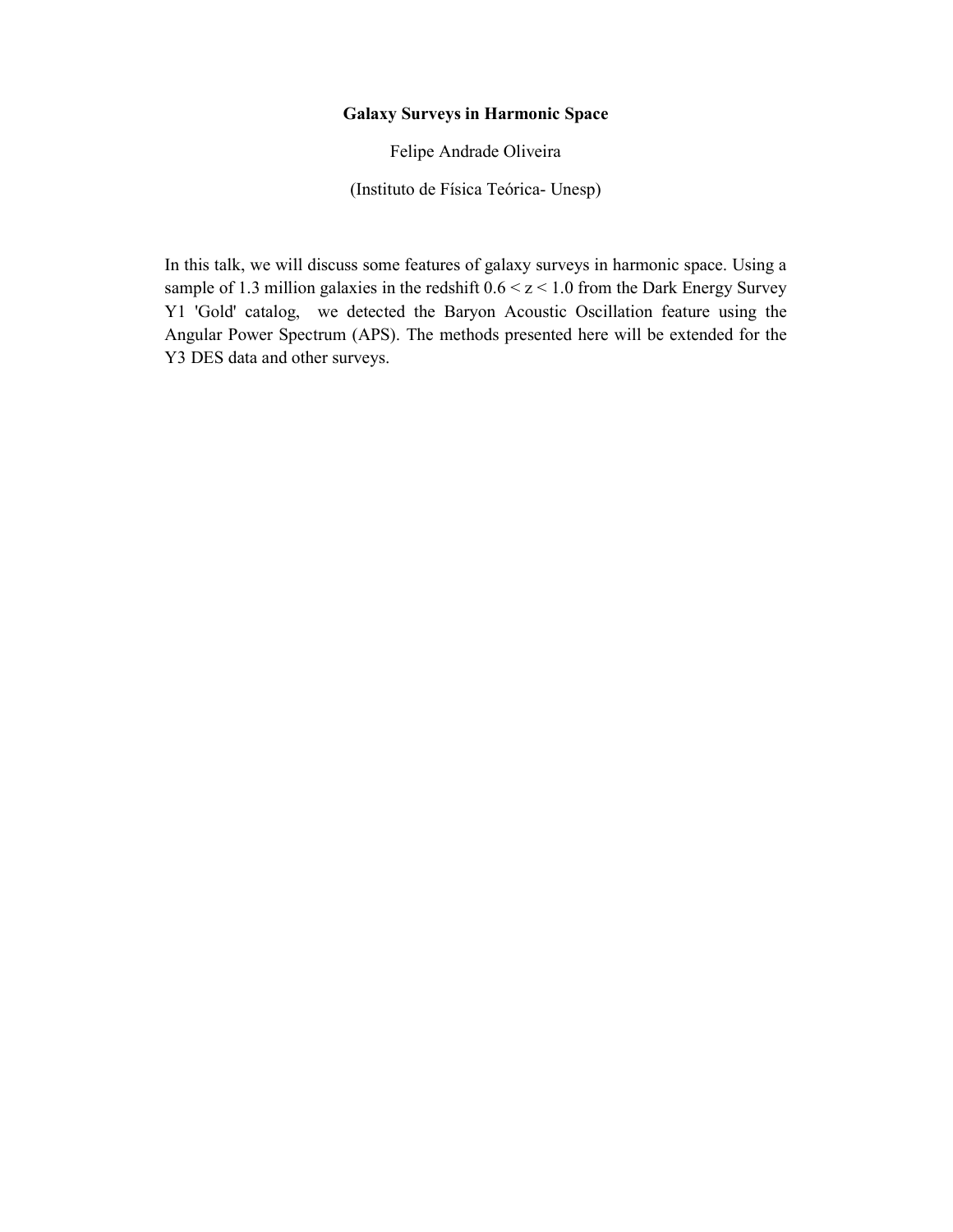## Dealing with stellar contamination and anisotropic selection effects on large photometric surveys

Henrique Xavier

(Instituto de Astronomia, Geofísica e Ciências Atmosféricas da USP)

Past photometric surveys have demonstrated that certain observational systematic effects are very likely to be present in future surveys as well. Stellar contamination, stellar obfuscation (decrease in the number of observed galaxies as a function of stellar density), Galactic extinction and anisotropic selection functions due to combining data from disjoint sky regions or different telescopes appear to have come to stay. I will present a few recent progresses made on techniques to minimize these effects that will likely affect LSST and other upcoming projects.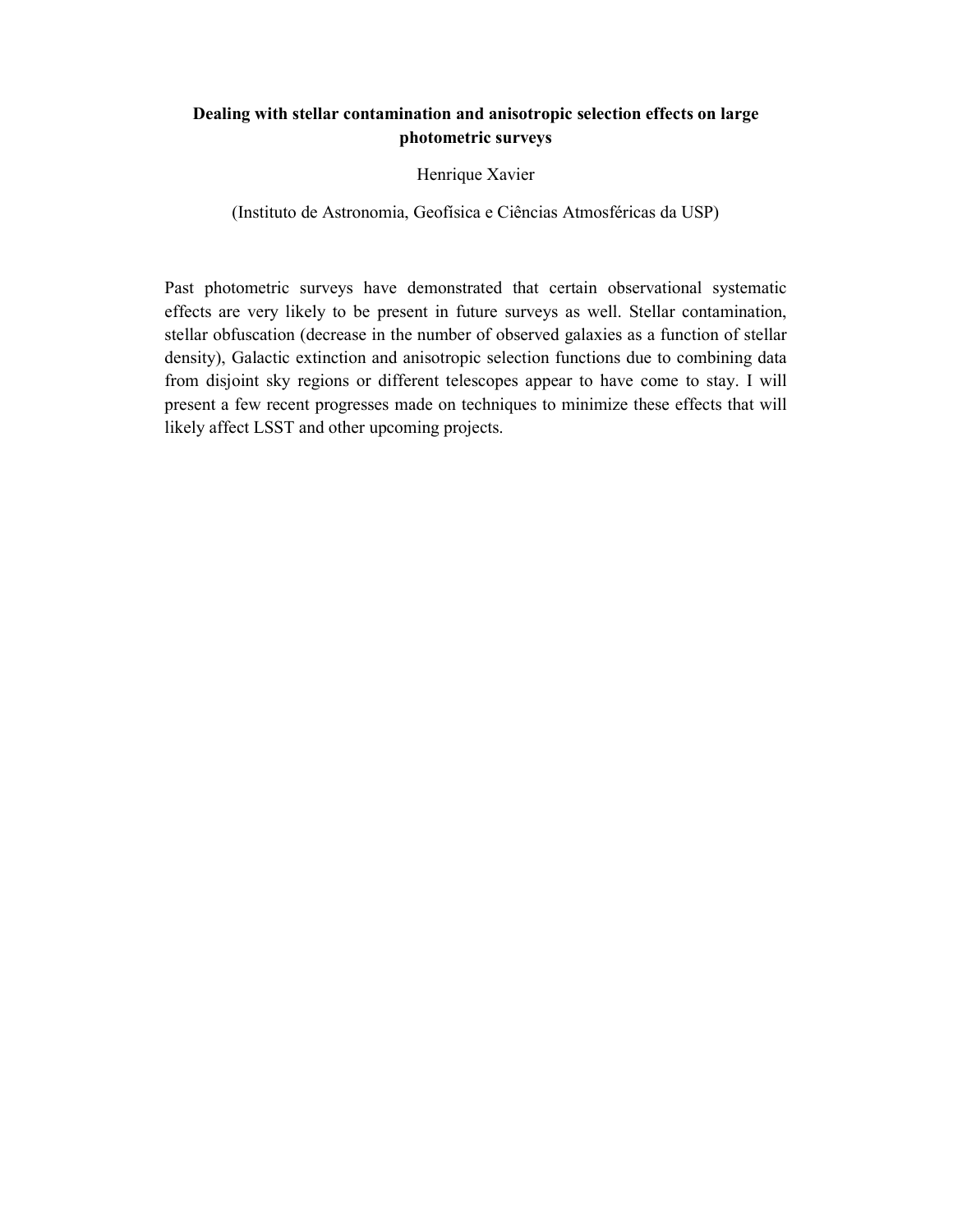# *South American Workshop on Cosmology in the LSST Era ICTP-SAIFR, Sao Paulo, Brazil December 17-21, 2018*

**List of Abstracts**

**POSTERS**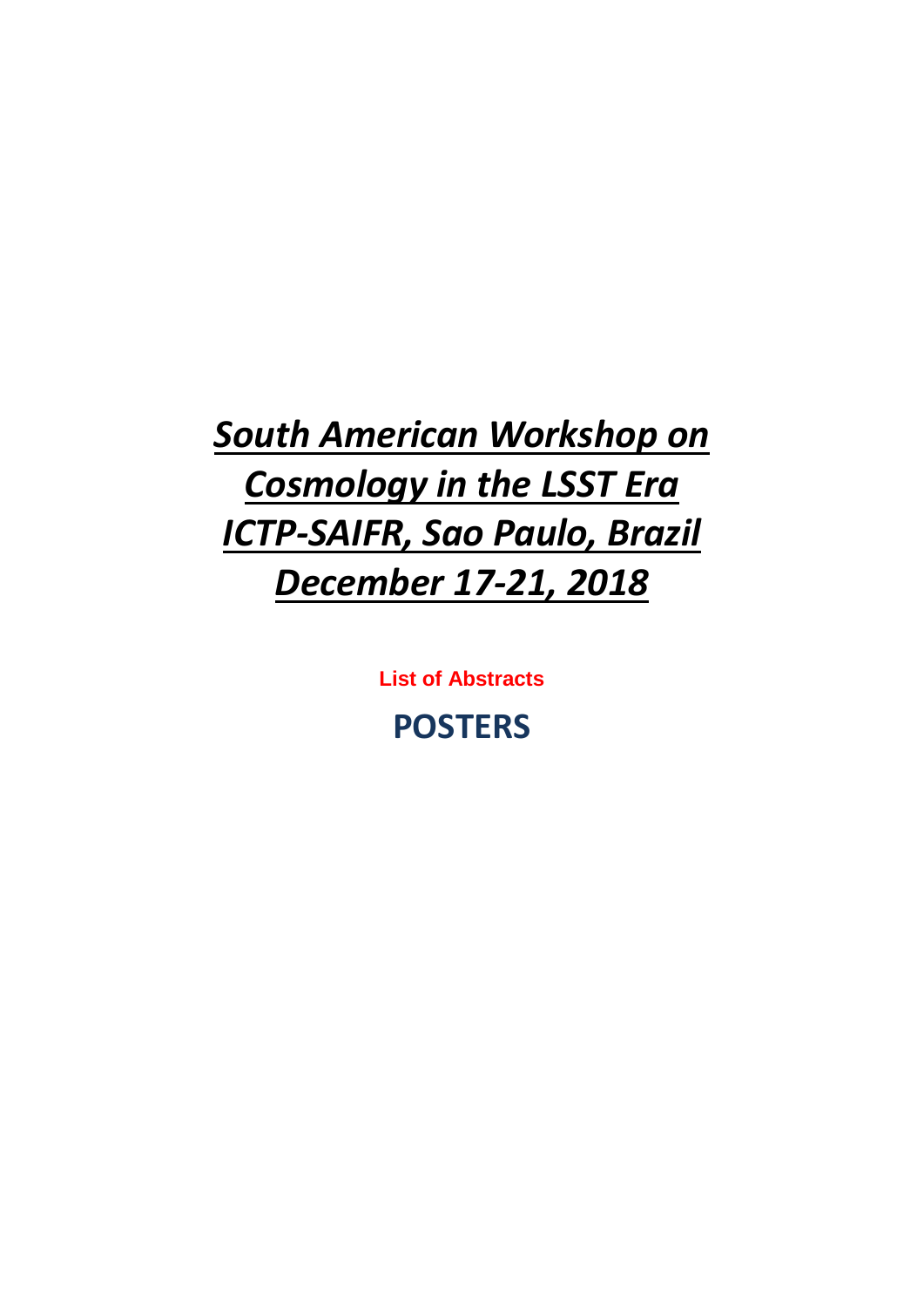#### Matter growth in imperfect fluid cosmology

William Celestino Algoner Jorge

## (UNIVERSIDADE FEDERAL DO PARANÁ)

We model the total cosmic medium as an imperfect fluid in Einstein's GR. The corresponding total energy-momentum tensor is split into two components, one of them being a pressureless perfect fluid, the second one another imperfect fluid. The pressureless fluid is supposed to account for some form of (dark) matter, the imperfect component is intended to provide an effective description of dark energy. The imperfect fluid structure allows us to include anisotropic stresses and energy fluxes which are considered as potential signatures for deviations from the cosmological standard model. As an example, we consider the dynamics of a scalar-tensor extension of the ΛCDM model, the eΦΛCDM model. We quantify the possible impact of (effective) dark-energy perturbations and constrain the magnitudes of anisotropic pressure and energy flux with the help of redshift-space distortion (RSD) data for the matter growth function fσ8.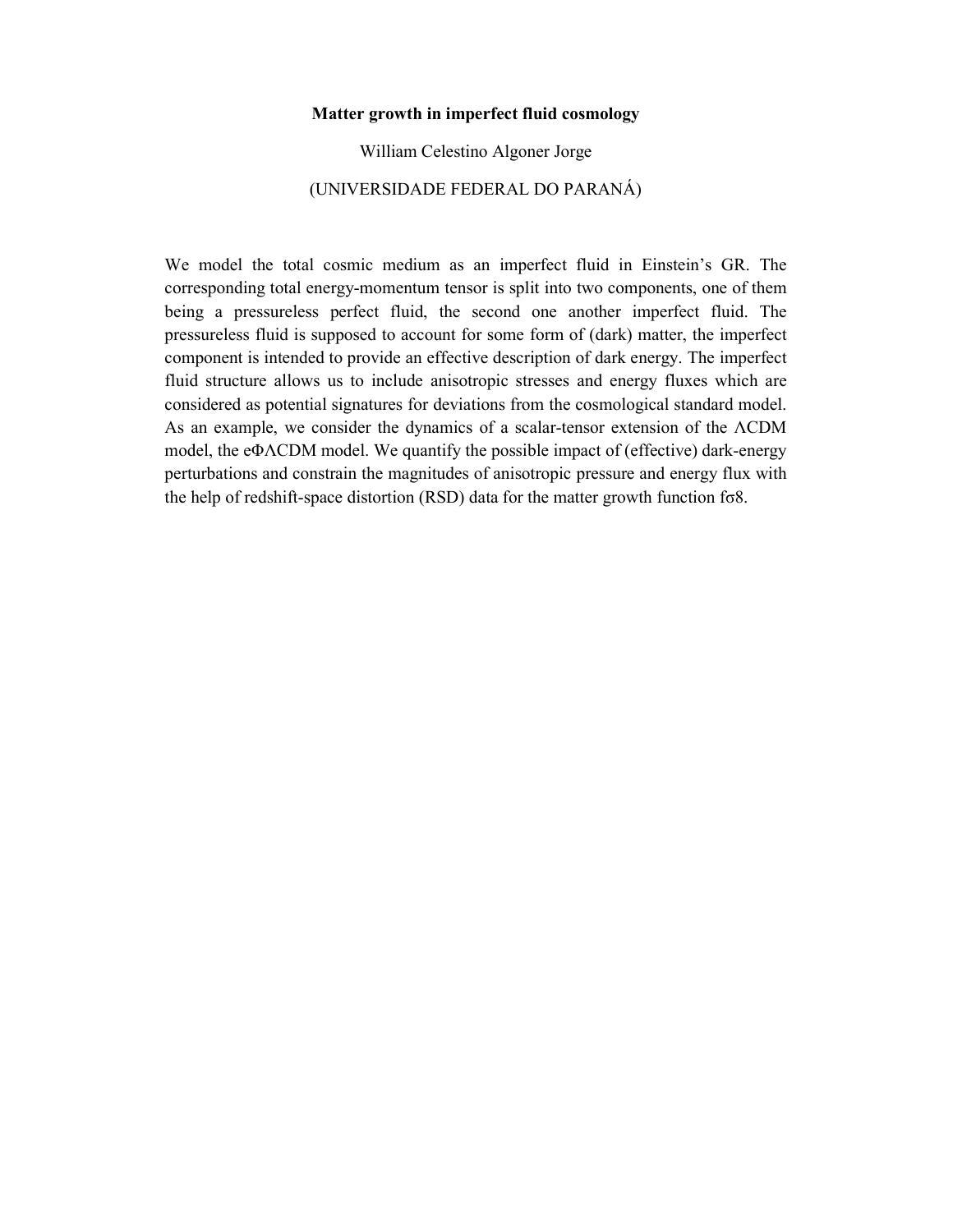## The relation between the physical properties of the intracluster plasma and the large scale structure of the Universe

Natália Crepaldi Del Coco

(Institute of Astronomy, Geophysics and Atmospheric Sciences)

The main goal of this project is the study of the possible relation between the physical properties of the intracluster plasma, determined through X-ray observations, and the large scale environment where clusters are found. Based on the clusters X-ray analysis we will measure the density, temperature, and metallicity radial profiles, while the large scale structure in the neighborhood of clusters will be analyzed based on the galaxy spatial distribution (in the optical) as well as based on the spatial distribution of nearby groups and clusters (in X-ray, based on the ROSAT All-Sky Survey). We will identify the possible correlations between the intracluster plasma physical properties with the environment and evaluate what this information brings to our understanding of large structure formation in the Universe.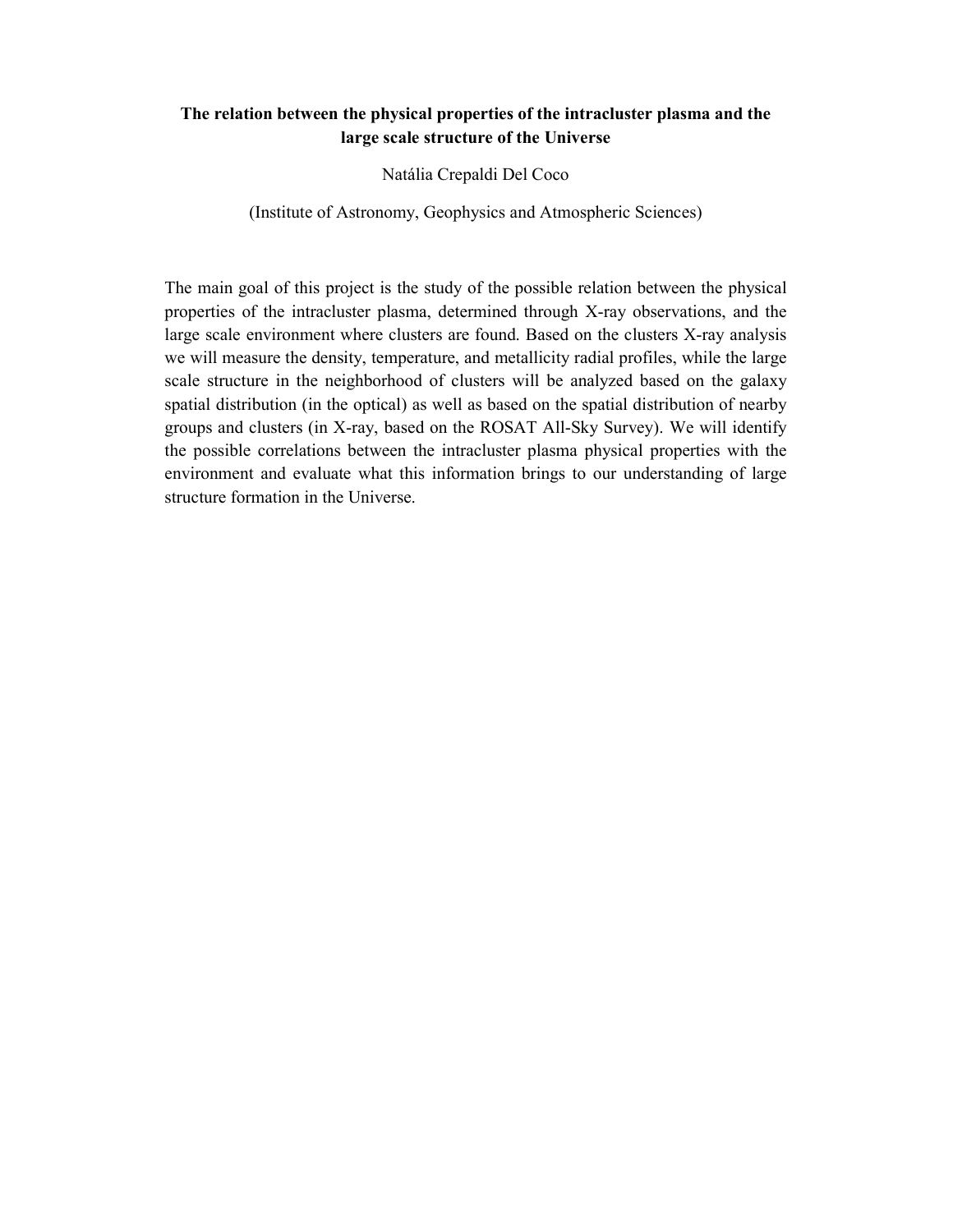## Thermodynamics of decaying vacuum

David Montenegro Coelho

(Instituto de Fisica Teorica (IFT))

We will show the influence of dissipative thermodynamics process in decaying vacuum over Israel-Stewart formulation and perform an expansions at second order in entropy's law. We clarify hos dissipative process interfere at data analyzes.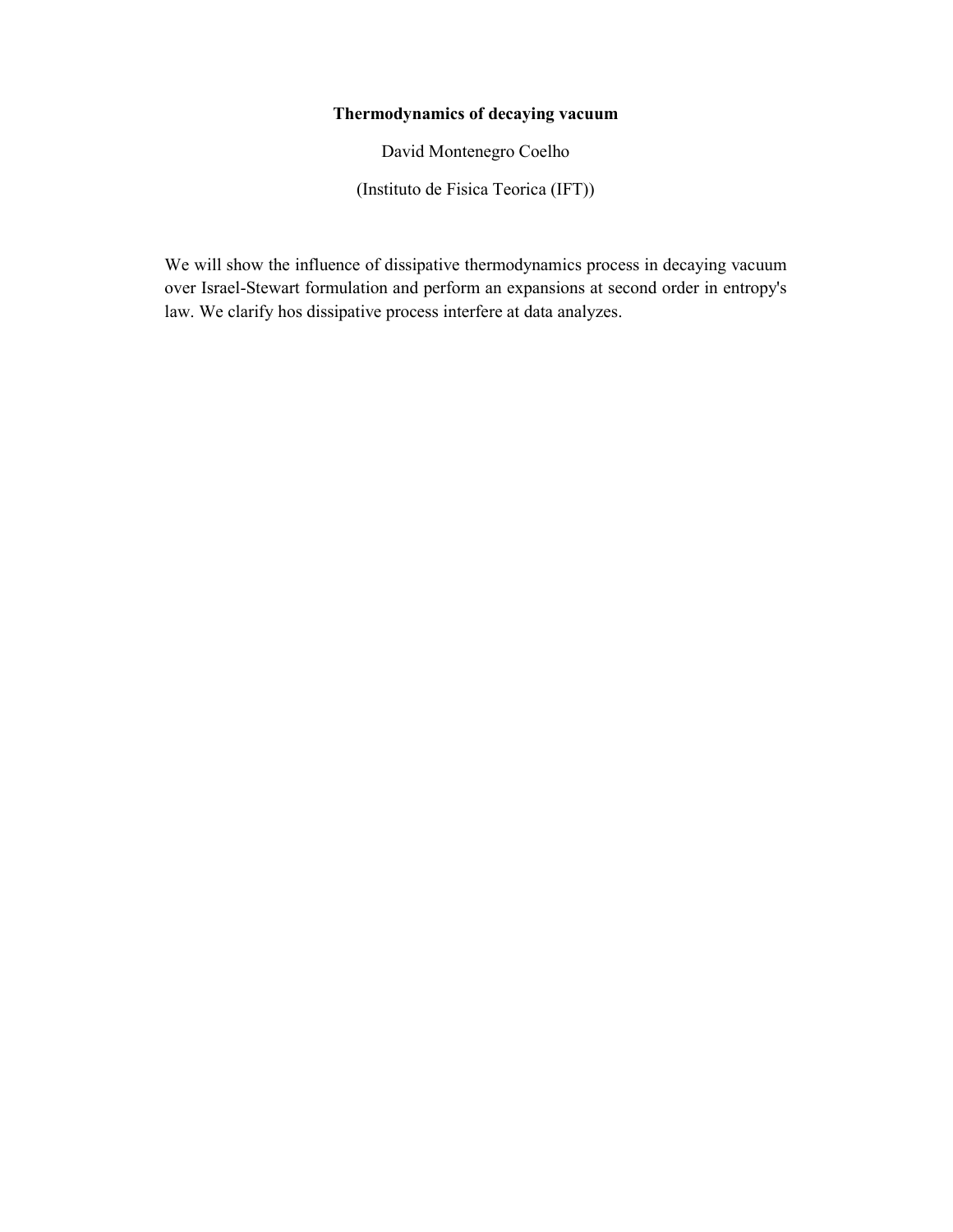## Field theory models of interacting dark energy: observational constraints and model selection

Sandro Marcio Rodrigues Micheletti

(Universidade Federal do Rio de Janeiro - Campus Macaé)

We derive two field theory models of interacting dark energy, in which dark energy is associated with the quintessence and the tachyon scalar field. In both, instead of choosing arbitrarily the potential of scalar fields, these are specified implicitly by imposing that the dark energy fields must behave as the new agegraphic dark energy. The resulting models are compared with the Pantheon supernovae sample, CMB distance information from Planck 2015 data, baryonic acoustic oscillations (BAO) and Hubble parameter data. For comparison, we also consider the noninteracting case and the LambdaCDM model. By use of information criteria, we obtain strong evidence in favor of an interaction in the dark sector of the universe, and for the two models the coupling constants are non vanishing with more than 3 standard deviations of confidence.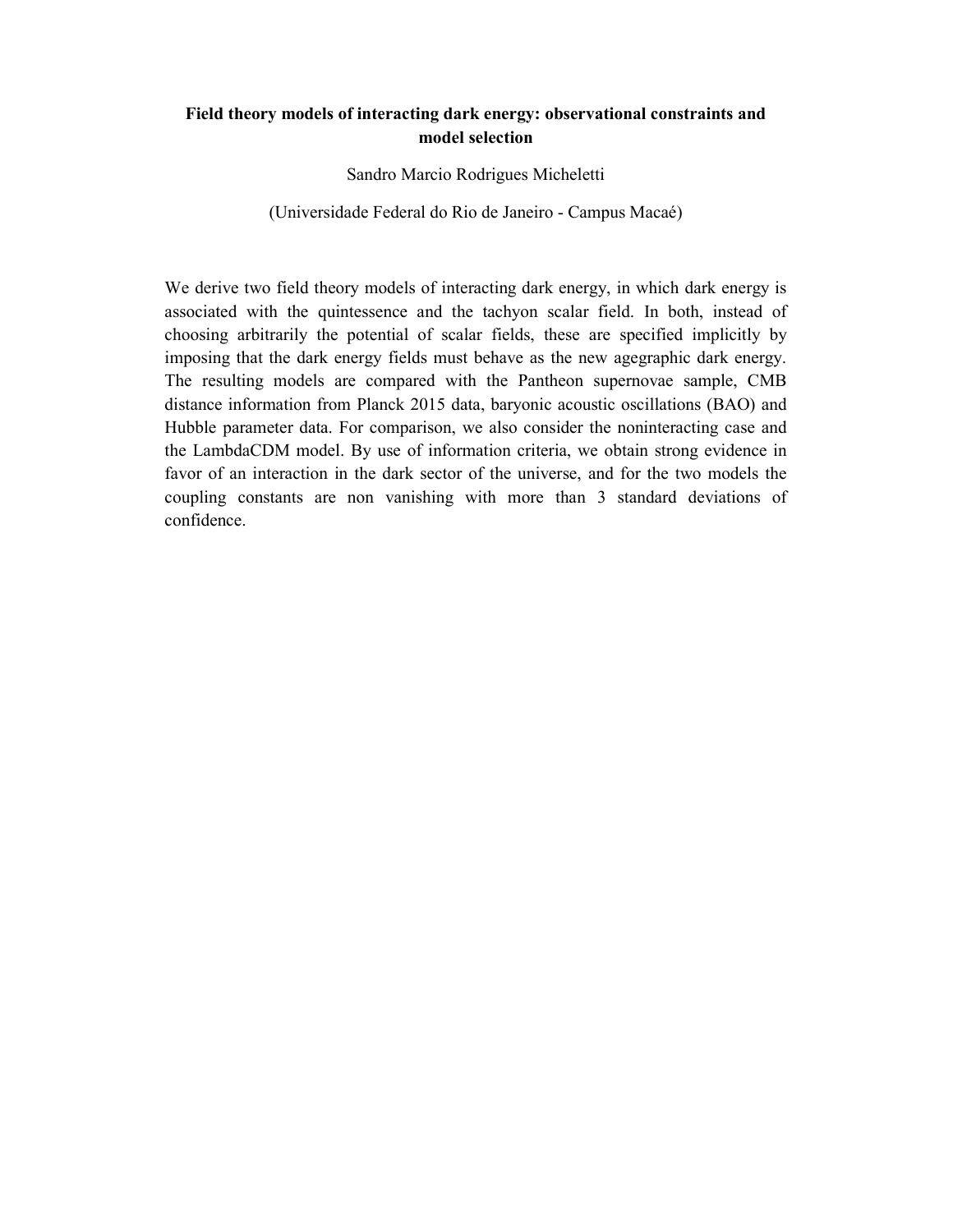## Lensed Quasars on Large Surveys

Cristobal Moya

(Instituto de astrofisica PUC)

Statistical analysis of lensed sources such as quasars can yield valuable cosmological data. Such analysis requiere a larger number of known systems. Future surveys such as LSST will be a key source of lens candidates. I'll present our approach at finding this objects in current surveys.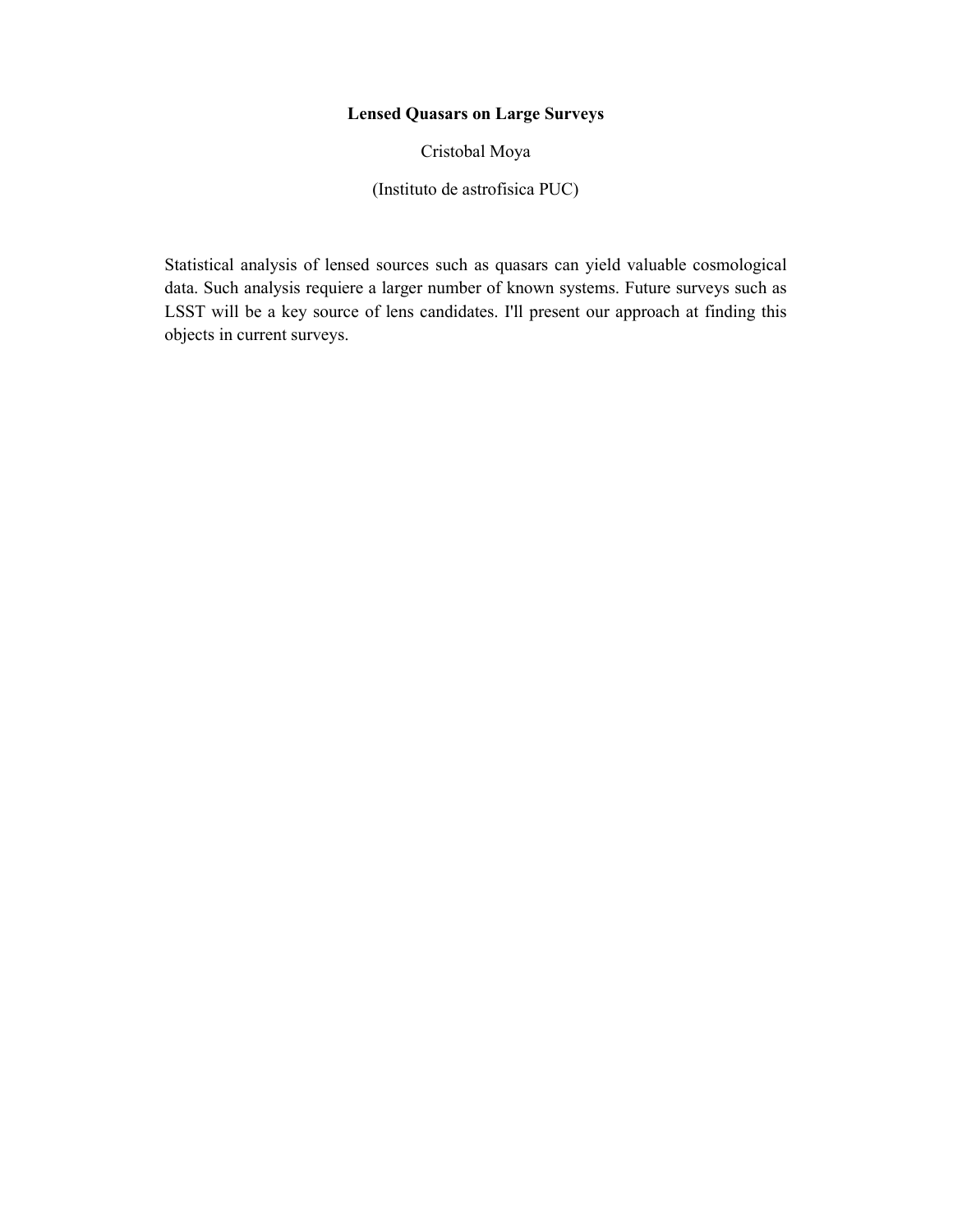#### Machine and Deep Learning applied to galaxy morphological classification

Rubens Andreas Sautter

(Instituto Nacional de Pesquisas Espaciais)

The morphological classification of galaxies is crucial for understanding the large- scale structure of the universe. The galaxy classification is a challenge due to the large amount of data and the data quality variation. We examine  $\sim 670.000$  visually consistent images from Sloan Digital Sky Survey, which were classified by the citizen science project Galaxy Zoo. We investigate two approaches to galaxy morphology: one based on non-parametric morphology known as CyMorph, and a second approach based on Deep Learning (DL). In order to speedup CyMorph, we distributed the galaxy images and tested at a machine with 40 CPU units, and 64 GB of RAM. CyMorph took  $\sim$ 3 days and 6 hours to classify the dataset, and the overall accuracy was ~95%. For the second approach, we used the GoogLeNet Inception architecture to build the Convolutional Neural Network (CNN), which were tested at a machine with 20 CPU units, 512GB of RAM, and 8 Tesla P100 GPU. It took  $\sim$ 3 hours to train the CNN and classify the dataset. The overall accuracy of CNN is ~98%.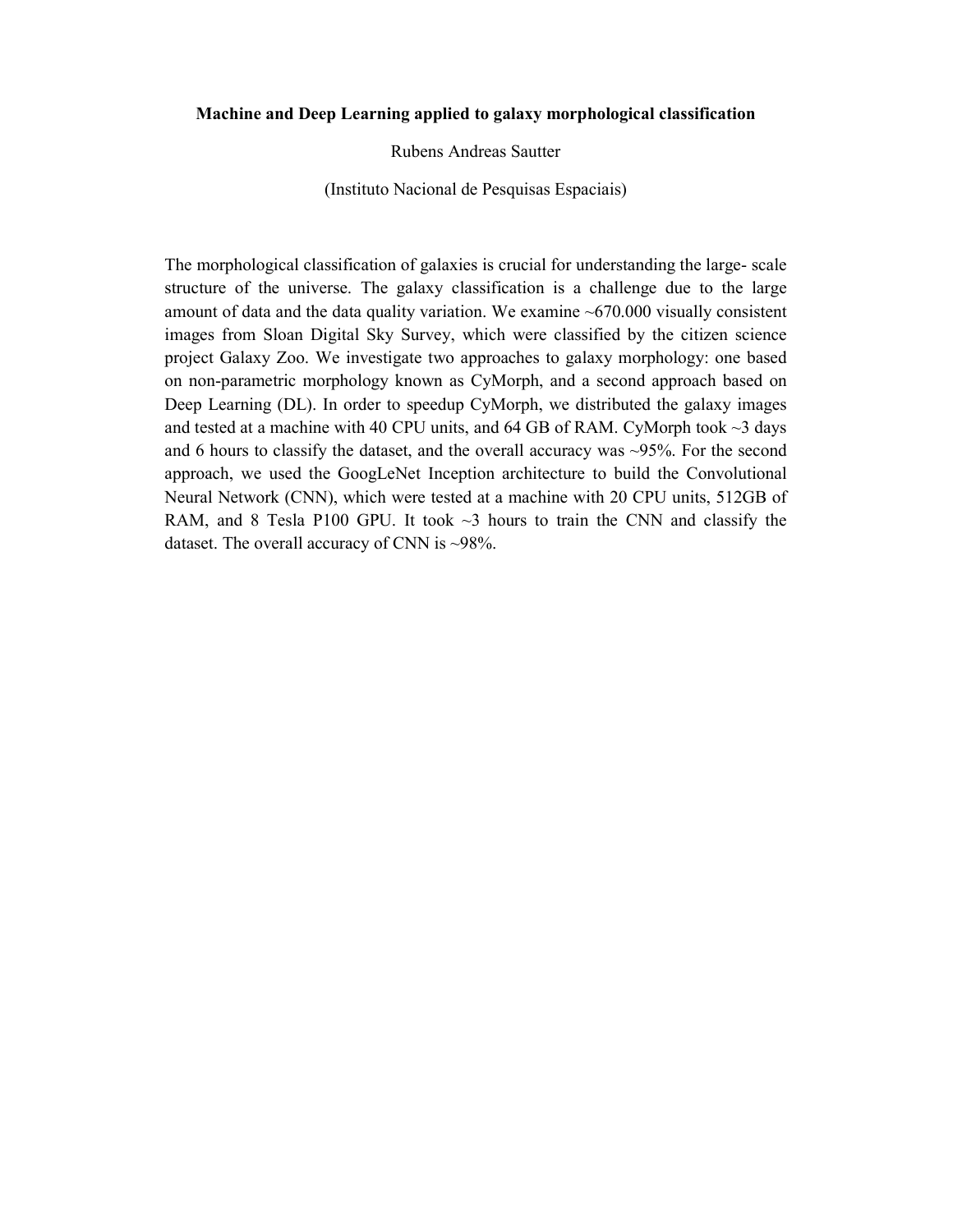#### Using quasars to probe the large-scale structure of the Universe

Carolina Queiroz de Abreu Silva

(Instituto de Física/USP)

The next generation of large telescopes points to an exciting future with quasar research. In this work, I present some results on how to obtain a complete and accurate catalog of quasars in the context of narrow-band filter surveys. First, we use a machine learning approach, based on a random forest algorithm, to separate quasars from stars and galaxies. Then, we implement a technique to estimate the photo-z's in a 6-dimension space, that models the quasar fluxes through a linear combination of the amplitudes of the principal components of quasar spectra plus an extinction law. Finally, we apply these methods to exploit the potential of quasar catalogs to map the large-scale structure of the Universe.